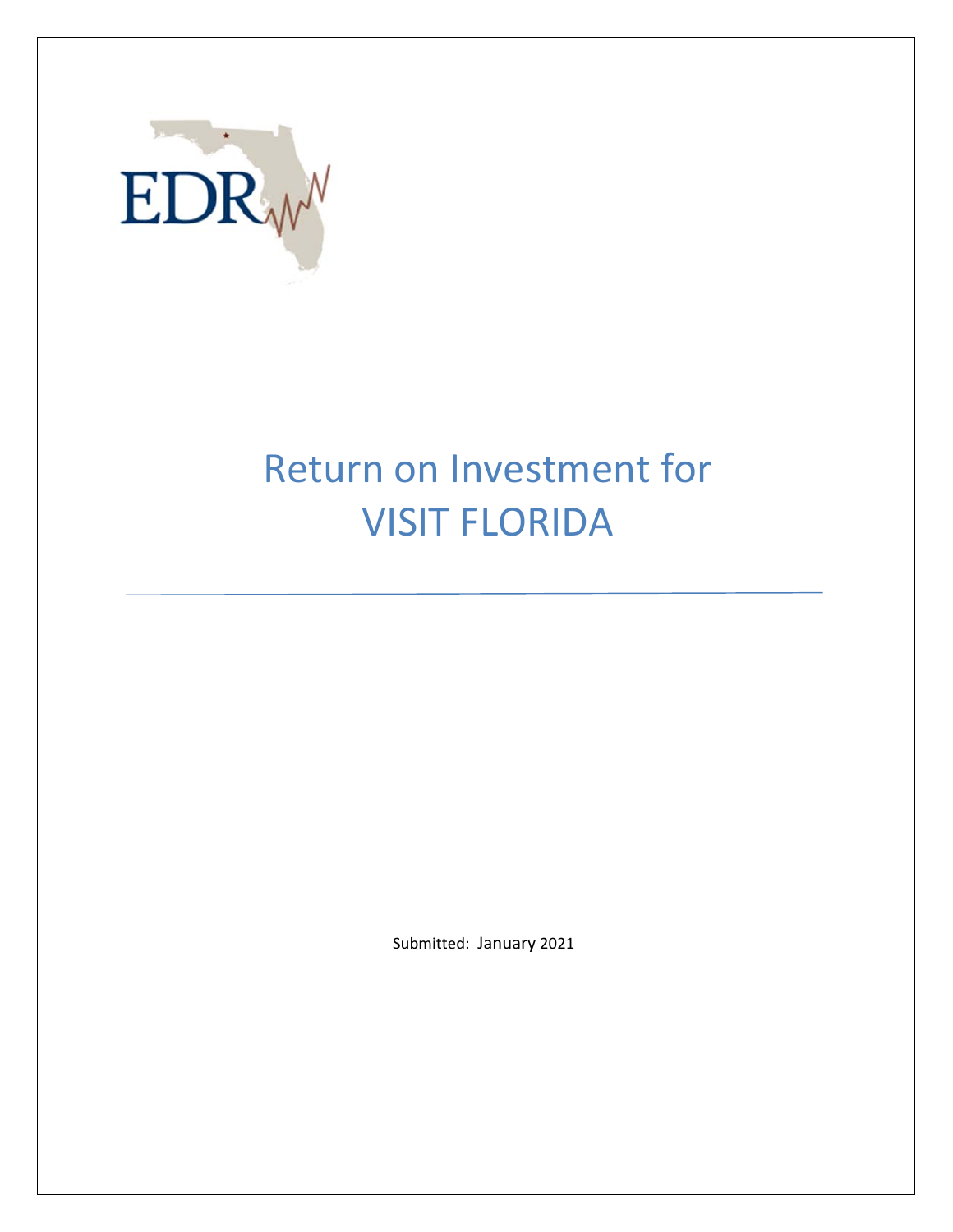# **Table of Contents**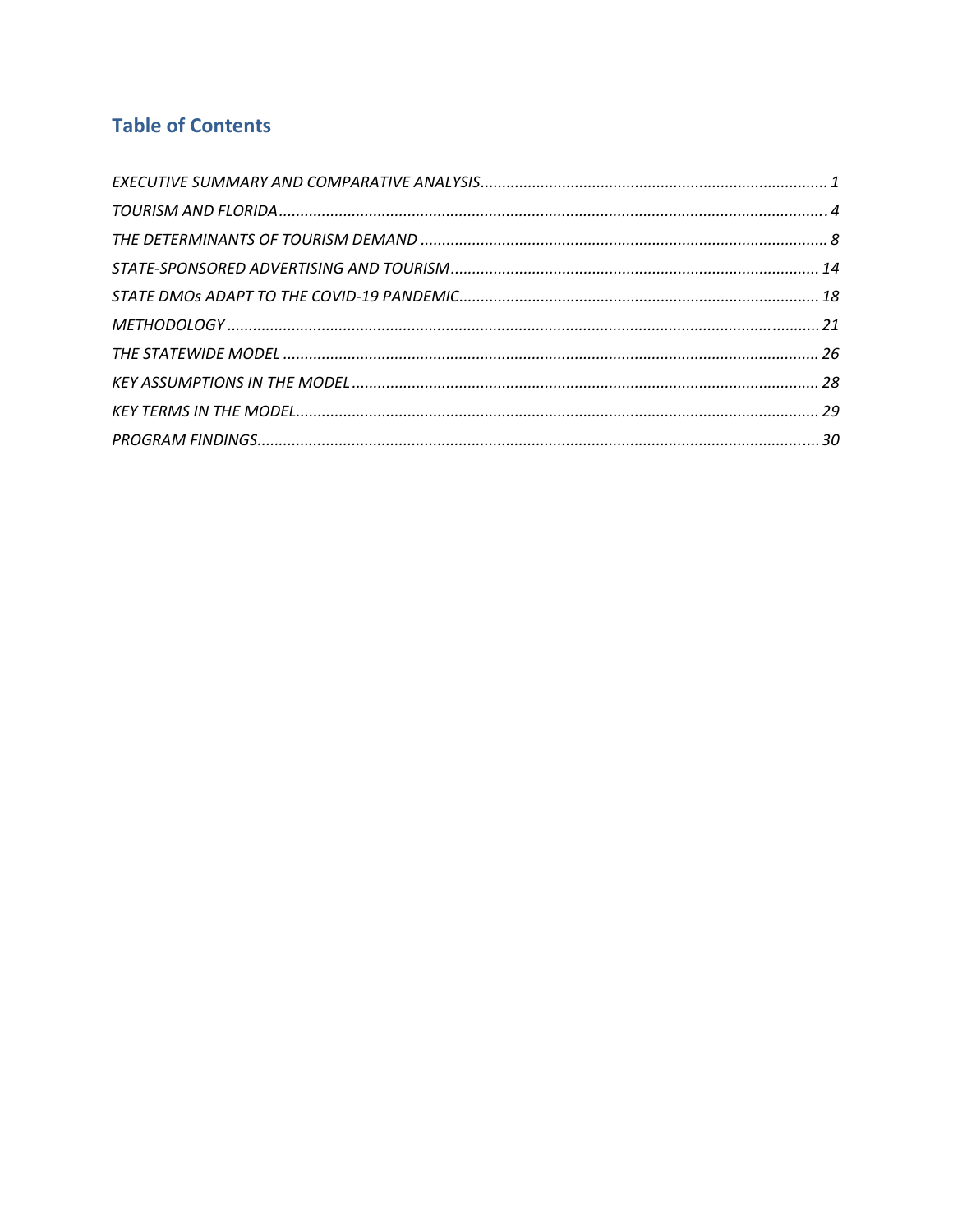## EXECUTIVE SUMMARY AND COMPARATIVE ANALYSIS

#### **Background and Purpose**

Legislation enacted in 2013 and revised in 2014 directs the Office of Economic and Demographic Research (EDR) and the Office of Program Policy Analysis and Government Accountability (OPPAGA) to analyze and evaluate state economic development incentive programs on a recurring three‐year schedule.<sup>1</sup> EDR is required to evaluate the economic benefits of each program, using project data from the most recent three‐year period, and to provide an explanation of the model used in its analysis and the model's key assumptions. Economic Benefit is defined as "the direct, indirect, and induced gains in state revenues as a percentage of the state's investment" – which includes "state grants, tax exemptions, tax refunds, tax credits, and other state incentives."<sup>2</sup> EDR's evaluation also requires identification of jobs created, the increase or decrease in personal income, and the impact on state Gross Domestic Product (GDP) for each program.

In this report, the program VISIT FLORIDA is under review. The analysis addresses activity occurring in Fiscal Years 2016-17, 2017-18, and 2018-19. This is EDR's third evaluation of this program.<sup>3</sup>

#### **Explanation of Return‐on‐Investment**

In this report, the term Return-on-Investment (ROI) is synonymous with economic benefit, and is used in lieu of the statutory term. This measure does not address issues of overall effectiveness or societal benefit; instead, it focuses on tangible financial gains or losses to state revenues, and is ultimately conditioned by the state's tax policy.

The ROI is developed by summing state revenues generated by a program less state expenditures invested in the program, and dividing that calculation by the state's investment. It is most often used when a project is to be evaluated strictly on a monetary basis, and externalities and social costs and benefits—to the extent they exist—are excluded from the evaluation. The basic formula is:

## (Increase in State Revenue – State Investment) State Investment

Since EDR's Statewide Model<sup>4</sup> is used to develop these computations and to model the induced and indirect effects, EDR is able to simultaneously generate State Revenue and State Investment from the model so all feedback effects mirror reality. The result (a net number) is used in the final ROI calculation.

As used by EDR for this analysis, the returns can be categorized as follows:

 **Greater Than One (>1.0)**…the program more than breaks even; the return to the state produces more revenues than the total cost of the incentives.

<sup>1</sup> Section 288.0001, F.S. As of 2020, twenty programs are specified.

<sup>2</sup> Section 288.005(1), F.S.

<sup>&</sup>lt;sup>3</sup> The previous reports can be found at EDR's website: http://edr.state.fl.us/Content/returnoninvestment/

<sup>4</sup> See the section on the Statewide Model for more details.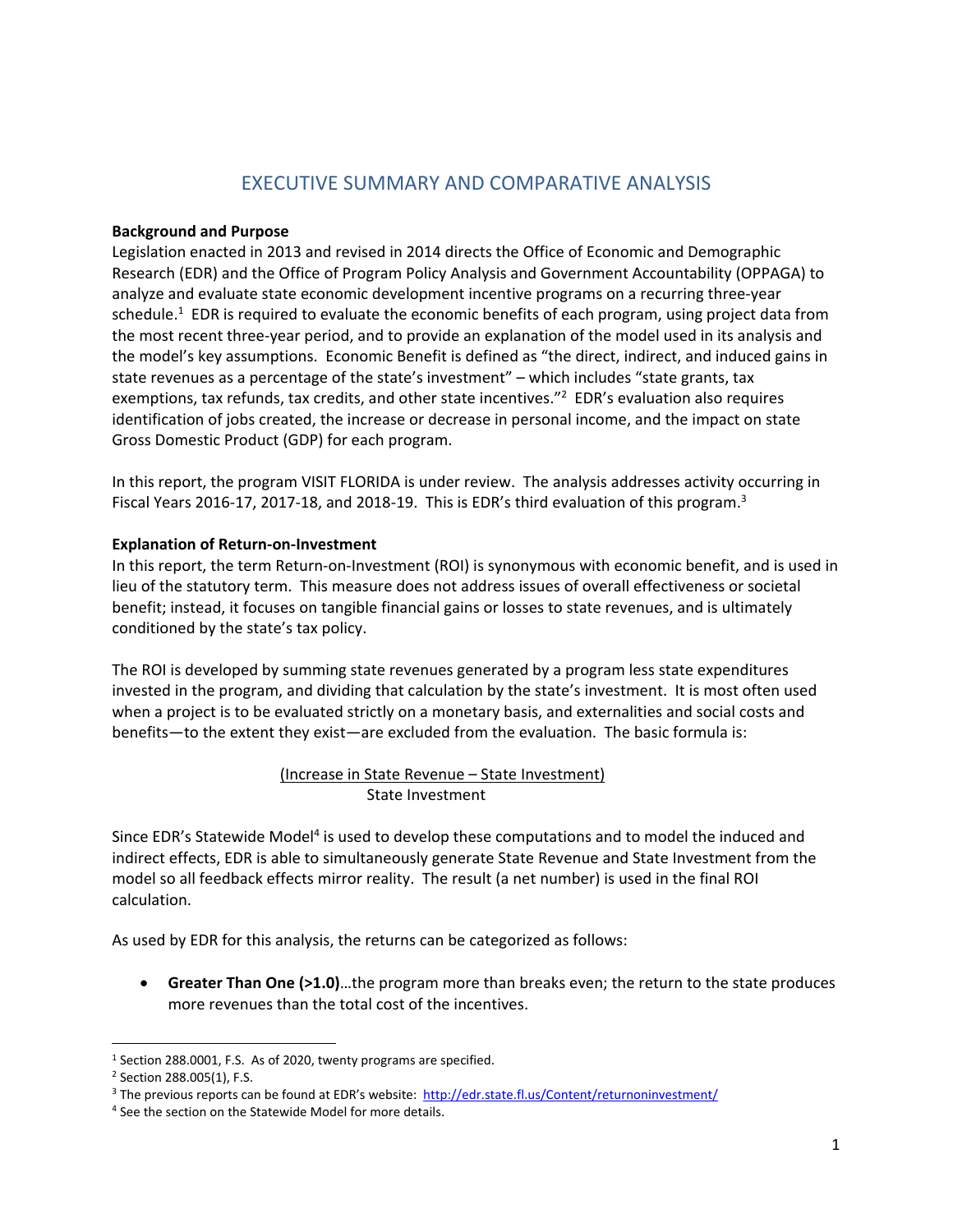- **Equal To One (=1.0)**…the program breaks even; the return to the state in additional revenues equals the total cost of the incentives.
- **Less Than One, But Positive (+, <1)**…the program does not break even; however, the state generates enough revenues to recover a portion of its cost for the incentives.
- **Less Than Zero (‐, <0)**…the program does not recover any portion of the incentive cost, and state revenues are less than they would have been in the absence of the program. This typically occurs because taxable activity is shifted to non‐taxable activity.

The numerical ROI can be interpreted as return in tax revenues for each dollar spent by the state. For example, a ROI of 2.5 would mean that \$2.50 in tax revenues is received back from each dollar spent by the state.

The basic formula for ROI is always calculated in the same manner, but the inputs used in the calculation can differ depending on the needs of the investor. Florida law requires the return to be measured from the state's perspective as the investor, in the form of state tax revenues. In this regard, the ROI is ultimately shaped by the state's tax code.

## **Overall Results and Conclusions**

VISIT FLORIDA's public marketing spend during this period generated a positive ROI of 3.27. For every dollar spent on VISIT FLORIDA's marketing efforts, the state of Florida received 3 dollars and 27 cents back in tax revenue. The ROI was projected by using tax revenues generated by visitor spending that is traceable to the marketing efforts of VISIT FLORIDA. The 2021 VISIT FLORIDA ROI was higher than produced by the analysis in 2018, but comparable to the analysis in 2015. [See Table below.]

| <b>VISIT FLORIDA ROI Comparision</b> |                                                                         |           |            |                   |            |                   |  |  |  |  |
|--------------------------------------|-------------------------------------------------------------------------|-----------|------------|-------------------|------------|-------------------|--|--|--|--|
|                                      | 2021 ROI Analysis                                                       |           |            | 2018 ROI Analysis |            | 2015 ROI Analysis |  |  |  |  |
| <b>ROI</b>                           | 3.27                                                                    |           | 2.15       |                   |            | 3.21              |  |  |  |  |
|                                      | FY 2016-17, FY 2017-18, FY 2013-14, FY 2014-15, FY 2010-11, FY 2011-12, |           |            |                   |            |                   |  |  |  |  |
| <b>FY Period Covered</b>             | FY 2018-19                                                              |           | FY 2015-16 |                   | FY 2012-13 |                   |  |  |  |  |
| Real State GDP (\$ mill)             | \$                                                                      | 15,853.00 | \$         | 13,493.50         | \$         | 11,322.70         |  |  |  |  |
| <b>Total State Taxes</b>             |                                                                         |           |            |                   |            |                   |  |  |  |  |
| Generated by the                     |                                                                         |           |            |                   |            |                   |  |  |  |  |
| Program (\$ mill)                    |                                                                         | 744.64    | S          | 453.20            | S          | 343.40            |  |  |  |  |
| State Payment (\$ mill)              |                                                                         | 227.99    |            | 210.50            |            | 115.50            |  |  |  |  |

The 2021 ROI clearly benefited from the continued growth in the number of out‐of‐state visitors to Florida, but this is only a part of the reason for the improvement over 2018. More important to that outcome is the limited increase in state payments to VISIT FLORIDA during this period. While state payments to VISIT FLORIDA increased by \$17.5 million or 8.3 percent relative to the prior three years, the increase in the 2018 analysis relative to 2015 was \$95.0 million or 82.3 percent. This change contrasts with the *annual average* growth of 5.19 percent in the number of out‐of‐state visitors, which essentially matched the average growth rate for the preceding years. [See following Table.] This is still strong growth. Two other tourism‐heavy states, California and New York, had tourism growth rates that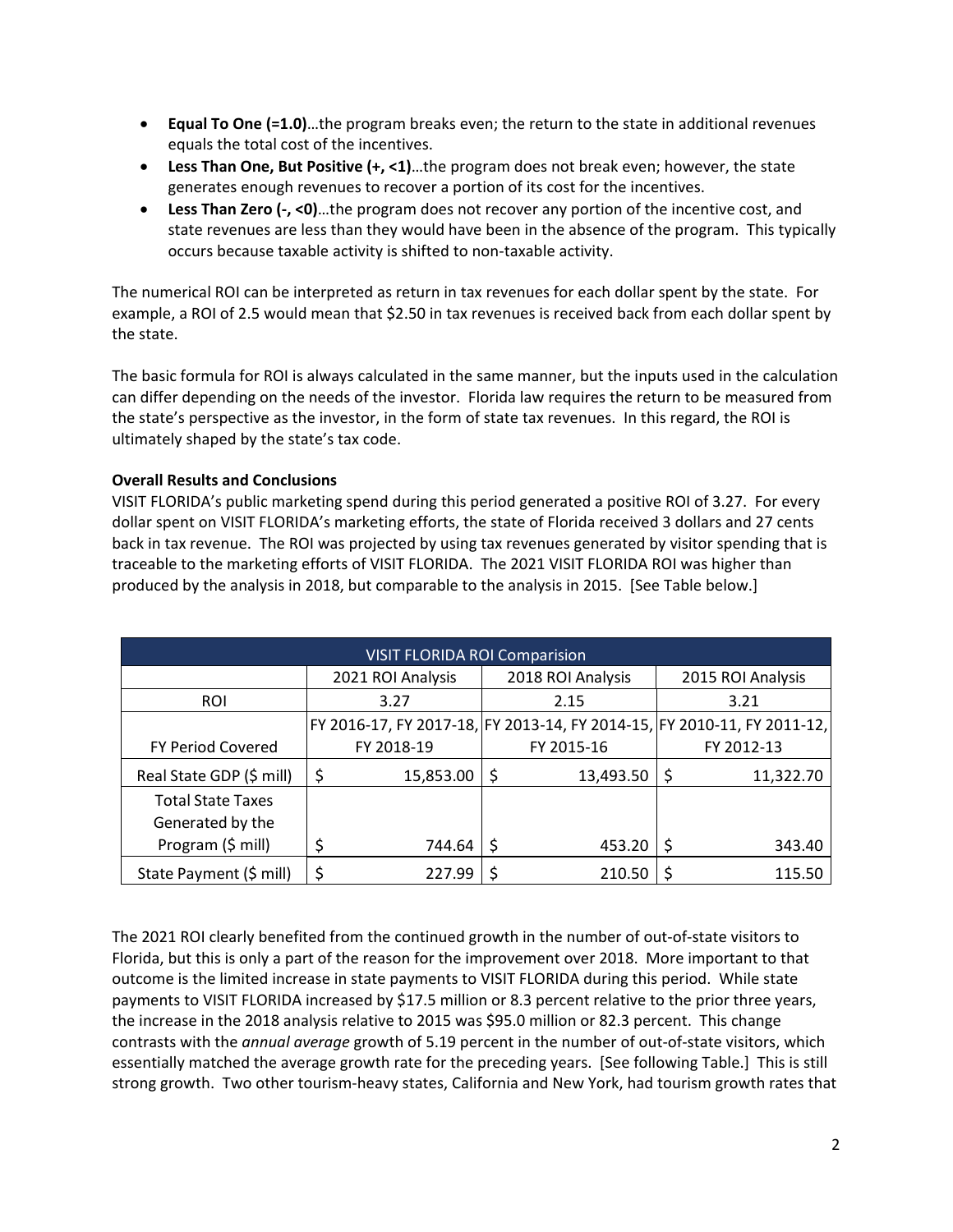were significantly lower than Florida's rate during the current review period.<sup>5</sup> Even though Hawaii's tourism growth rate came closer to Florida's rates in 2017, 2018 and 2019, the rate was markedly lower in 2016. $^6$ 

| Total Number of Out-of-State Visitors to Florida                                                                         |                                                                              |            |            |             |             |             |  |  |  |
|--------------------------------------------------------------------------------------------------------------------------|------------------------------------------------------------------------------|------------|------------|-------------|-------------|-------------|--|--|--|
|                                                                                                                          | 2018-19<br>2013-14<br>2015-16<br>2016-17<br>2017-18<br>2014-15               |            |            |             |             |             |  |  |  |
| <b>Domestic Visitors</b>                                                                                                 | 80,338,000                                                                   | 86,891,000 | 95,524,000 | 101,201,000 | 108,414,000 | 114,513,000 |  |  |  |
| <b>International Visitors</b>                                                                                            | 15.305.000                                                                   | 15.493.000 | 14.422.000 | 14,541,000  | 14,507,000  | 14,515,000  |  |  |  |
| <b>Total Number of Visitors</b><br>115,742,000<br>122.921.000<br>129,028,000<br>95.643.000<br>102,384,000<br>109,946,000 |                                                                              |            |            |             |             |             |  |  |  |
| CY2001-12 Historical Growth Rate: 1.99%                                                                                  | FY2013-16 Average Growth Rate: 5.20%<br>FY2016-19 Average Growth Rate: 5.19% |            |            |             |             |             |  |  |  |

Source: Florida Economic Estimating Conference database maintained by EDR

In addition, the percentage of tourists influenced by marketing rose yet again. The analysis indicated that an average of 59.9 percent of all out‐of‐state tourists were influenced by tourism marketing during this period of review.<sup>7</sup> In the prior analyses, marketing influenced about 57.3 percent and 54.5 percent, respectively. This increase is significant, changing the total number of visitors influenced by marketing, as well as the number that is attributed to VISIT FLORIDA.

VISIT FLORIDA's overall positive ROI is driven by adding dollars from elsewhere to Florida's natural economy. In this regard, spending by tourists operates in the same general manner as the export of a product produced in Florida. The more tourists there are, the more "exported" goods and services there are. While the services purchased by tourists add only broadly to the economy, the goods they purchase have the additional ROI‐value of being taxable in Florida. These purchases include lodgings at hotels, meals at restaurants, gifts at souvenir shops, tickets to amusement parks and Florida attractions, and car rentals. All these goods are subject to state taxes, most to sales taxes. In addition, car rentals and gasoline purchases are subject to the state's rental car surcharge and fuel taxes.

The continued strong growth in total visitors and marketing‐influenced tourists suggest that VISIT FLORIDA's marketing is working; however, VISIT FLORIDA's marketing efforts are just one of the many factors that can contribute to a tourist's decision to visit Florida.<sup>8</sup> The other determinants also impact the total tourism level and suggest that VISIT FLORIDA's role is ultimately limited in its impact. This analysis attempted to allocate credible shares of tourists to VISIT FLORIDA and to each the other factors of tourism demand deemed important to Florida tourism. As a result, the VISIT FLORIDA findings in this report should provide a reasonable estimate of the marketing program's impact on the Florida economy.

<sup>5</sup> "California Travel & Tourism, Overview of Key Drivers and Outlook." Tourism Economics, An Oxford Economics Company, October 22, 2019: 9, 13 & 20. https://industry.visitcalifornia.com/research/report/california-travel-tourism-forecast-state-2019‐october

https://www.governor.ny.gov/news/governor-cuomo-announces-record-breaking-numbers-great-new-york-state-fairattendance‐and

Empire State Development Annual Reports: https://esd.ny.gov/sites/default/files/ESD‐Annual‐Report‐2019.pdf https://esd.ny.gov/sites/default/files/news-articles/Tourism\_Required%20Reporting%202018-19\_REV\_3\_22\_0.pdf https://www.scpartnership.com/wp‐content/uploads/2018/04/ESD‐2017‐Annual‐Report.pdf

<sup>6</sup> https://www.hawaiitourismauthority.org/research/annual‐visitor‐research‐reports/

<sup>&</sup>lt;sup>7</sup> See VISIT FLORIDA Direct Influencer Study Results Table on page 21.

<sup>8</sup> *See* "Determinants of Tourism Demand" for an overview of the influential factors on tourism demand.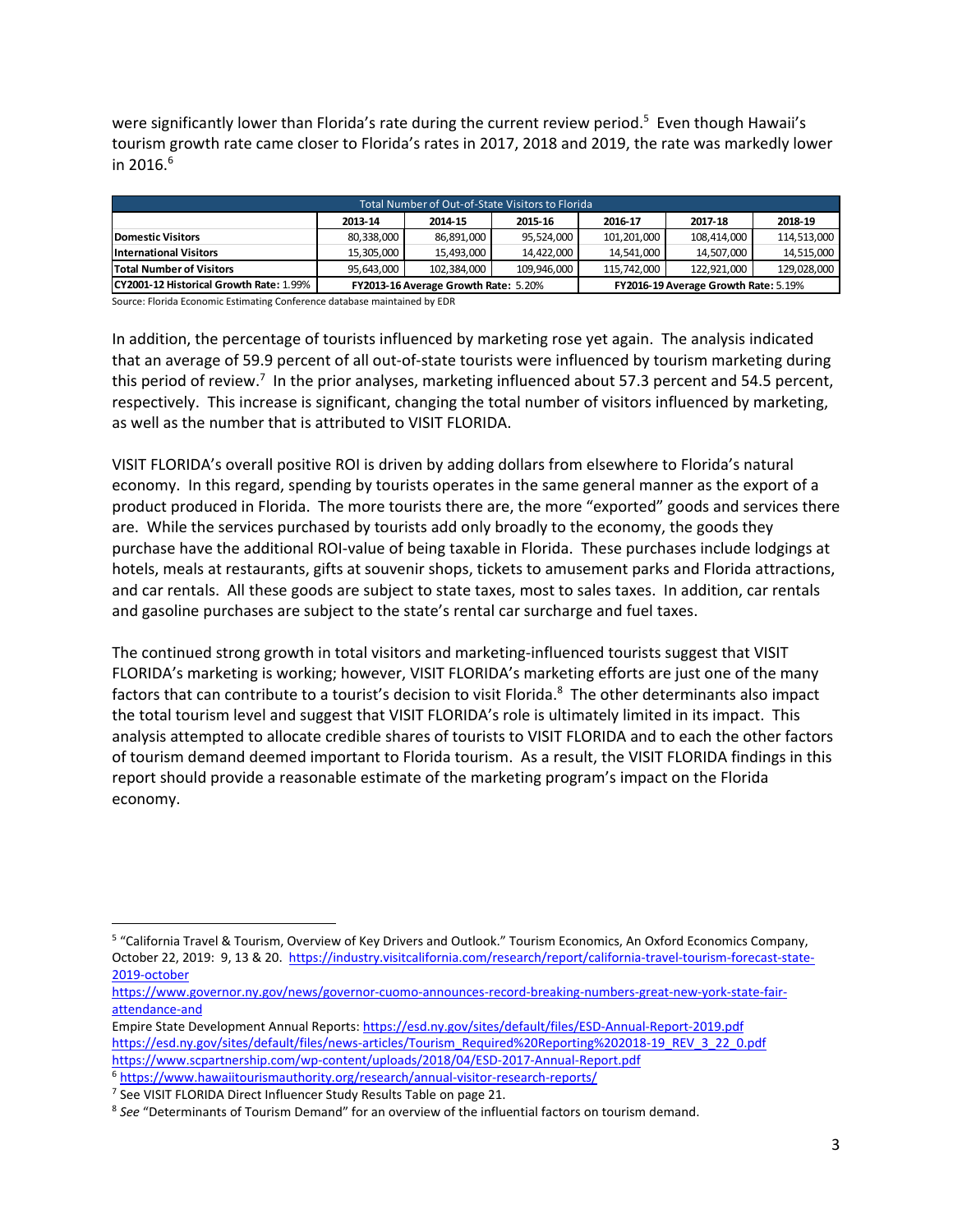## TOURISM AND FLORIDA

Tourism is one of Florida's oldest and most successful industries, with the industry itself beginning almost immediately after Florida's admission into the Union. Part of Florida's tourism identity has not changed in the intervening 150 years, with mild winters and coastal beaches forming the core of the state's attraction over the years. However, there have been significant transformations. New inventions like air conditioning, better transportation systems, and a larger, wealthier world population have all altered Florida's tourism landscape.

The first visitors to Florida were medical tourists.<sup>9</sup> Doctors' often prescribed warm weather and clean air to combat consumptive diseases, and a few Florida coastal cities began to advertise themselves as ideal locations to combat illness. St. Augustine and Key West were the epicenters of Florida's medical tourism industry. Yet, the industry was never large due to the hazardous and costly transportation methods that provided the only means of reaching Florida. Further, the perception of Florida as a backcountry wilderness kept many people away.

This all changed in the late 1800s due to two billionaires: Henry Flagler and Henry Plant. Both men invested heavily in railroad construction along Florida's coasts and built resorts along their new coastal rail routes.<sup>10</sup> Henry Flagler's construction of an Atlantic rail route opened up south Florida to sizable numbers of tourists for the first time. Two notable hotels built by them are the Tampa Bay Hotel in Tampa Bay (now University of Tampa) and the Ponce De Leon Hotel in St. Augustine (now Flagler University).<sup>11</sup> The resorts tended to attract wealthy Northeasterners who vacationed in Florida during the winter months. The lasting legacies of the two billionaires were the railroad network that opened up Florida's coastal communities to tourism and the shift in perception of Florida to being a tourist mecca.<sup>12</sup>

Florida's modern era of tourism came about in the mid‐1900s as a result of multiple developments. First, the rise in household incomes and the decline in working hours led to the expansion of tourism across the United States. The average middle‐class family could afford an annual vacation, and Florida became a popular destination.<sup>13</sup> Second, the construction of the U.S. Highway System and the expansion of the commercial airline industry dramatically lowered transportation costs and made travel to Florida much faster.<sup>14</sup> Finally, the invention and deployment of air conditioning into residential and commercial areas was key as well. It made Florida a year‐around tourist destination. In periods prior, the hot temperatures made Florida unappealing during the summer months.<sup>15</sup>

The opening of Walt Disney World in 1967 was the defining moment for modern tourism in Florida. Overnight, it changed Orlando's identity from a rural agricultural area to a tourism town. In 1969, the City of Orlando estimated 3.5 million tourists visited the area (most of whom were only passing through

<sup>9</sup> Revels, T, (2011). *Sunshine Paradise: A History of Florida Tourism.* University of Florida Press: 5, 7.

<sup>10</sup> Clark, J. (2014) *A Concise History of Florida.* The History Press: 25.

<sup>11</sup> *Ibid*: 77, 86.

<sup>12</sup> Revels, T, (2011). *Sunshine Paradise: A History of Florida Tourism.* University of Florida Press: 56.

<sup>13</sup> Thomas Weiss, "Tourism in America Before World War II." *The Journal of Economic History,* (June 2004).

<sup>14</sup> *Ibid.*

<sup>15</sup> Revels, T, (2011). *Sunshine Paradise: A History of Florida Tourism.* University of Florida Press: 102.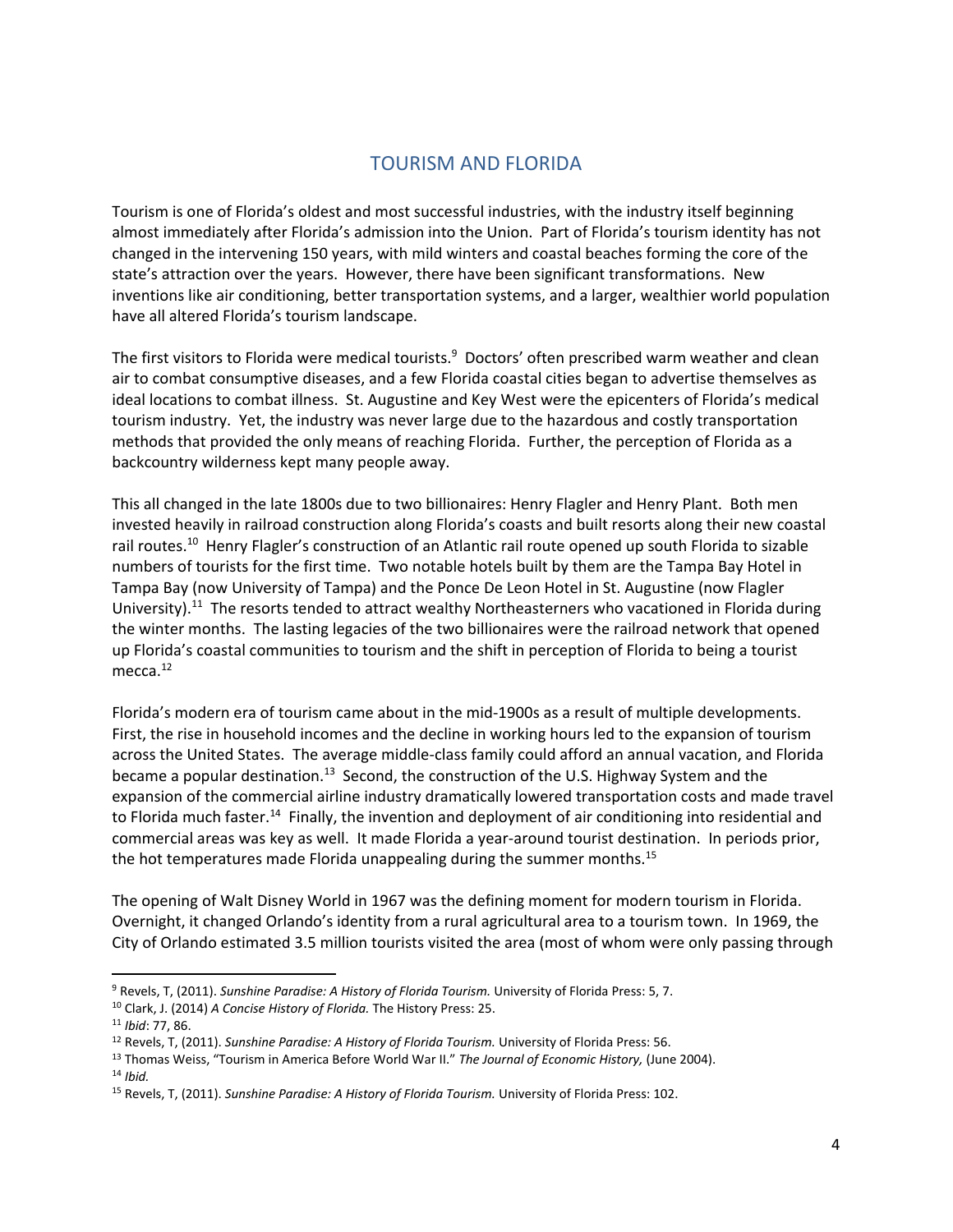on their way to Miami).<sup>16</sup> In 2018, Orlando attracted over 75 million tourists, with tourism being the largest industry in the Central Florida area.<sup>17</sup>

#### **The Tourism Industry**

Tourism, while often described as an industry, is not an industry as defined by the U.S. Census Bureau's North American Industry Classification System (NAICS). NAICS defines an industry as a group of businesses that produce a like product or provide a service, classifying them in accordance with the goods and services they produce. In contrast, tourists purchase goods and services across all industries rather than within one specific industry. For example, an average tourist might purchase a plane ticket (air transportation industry), rent a car upon arrival (ground transportation industry), purchase food and clothing (food and retail industries), and stay at a hotel (lodging industry). Therefore, the economic activity called tourism is separately defined by each consumer, based on his or her unique experience preferences rather than on a particular final good or service being sold.

While it is not possible to examine the industry as a whole, evaluations can look at the various industries most commonly linked to tourism. A majority of these industries are in the leisure and hospitality sector of the Florida economy. The leisure and hospitality industry is a service‐providing sector that consists of two subsectors: the arts, entertainment, and recreation industry group (NAICS 71) and the accommodation and food services industry group (NAICS 72).<sup>18</sup>

The leisure and hospitality industry has a significant impact on Florida's Gross Domestic Product (GDP) and total employment within the state. A breakdown of the industry can be found in the table below. In total, the leisure and hospitality industry is responsible for about 7 percent of Florida's GDP.19The Bureau of Labor Statistics (BLS) estimates that Florida's leisure and hospitality industry employed approximately 1.4 million people in Florida in 2018. This represents about 13 percent of all jobs in Florida.20

| Gross Domestic Product and Employment in Florida's Leisure and Hospitality Industry 2018 |                                               |                     |                                 |                            |  |  |  |  |
|------------------------------------------------------------------------------------------|-----------------------------------------------|---------------------|---------------------------------|----------------------------|--|--|--|--|
| Florida                                                                                  | GDP (In<br>Millions of<br>Current<br>Dollars) | GDP<br>(Percentage) | Employment<br>(In<br>Thousands) | Employment<br>(Percentage) |  |  |  |  |
| <b>Total Private industries</b>                                                          | 935,080                                       | 100.0%              | 11,274                          | 100.0%                     |  |  |  |  |
| Leisure and Hospitality Industry                                                         | 63,838                                        | 7.0%                | 1,447                           | 12.8%                      |  |  |  |  |
| Subsector                                                                                |                                               |                     |                                 |                            |  |  |  |  |
| Performing arts and Sport Industry                                                       | 7,007                                         | 0.8%                | 164                             | 1.5%                       |  |  |  |  |
| Amusement and Recreation Industries                                                      | 10,032                                        | 1.1%                | 207                             | 1.8%                       |  |  |  |  |
| <b>Accommodation</b>                                                                     | 16,264                                        | 1.8%                | 206                             | 1.8%                       |  |  |  |  |
| Food services and Drinking places                                                        | 30,534                                        | 3.4%                | 870                             | 7.7%                       |  |  |  |  |
| <b>Source: U.S. Bureau of Economic Analysis</b>                                          |                                               |                     |                                 |                            |  |  |  |  |

<sup>16</sup> *Ibid:* 122.

<sup>17</sup> Visit Orlando (May 10, 2019) "Orlando Announces Record 75 Million Visitors, Solidifies Ranking as No. 1 U.S. Travel Destination." https://www.globenewswire.com/news-release/2019/05/10/1821626/0/en/Orlando-Announces-Record-75-Million‐Visitors‐Solidifies‐Ranking‐as‐No‐1‐U‐S‐Travel‐Destination.html 

<sup>&</sup>lt;sup>18</sup> U.S. Bureau of Economic Analysis, "Industries at a Glance: Leisure and Hospitality." www.bls.gov.

<sup>19</sup> U.S. Bureau of Economic Analysis, "Gross Domestic Product (GDP) by State and Industry (millions of current dollars)." (November 23, 2020). www.bea.gov.

<sup>&</sup>lt;sup>20</sup> U.S. Bureau of Labor Statistics, "State and Area Employment, Hours, and Earnings." (November 23, 2020). www.bls.gov.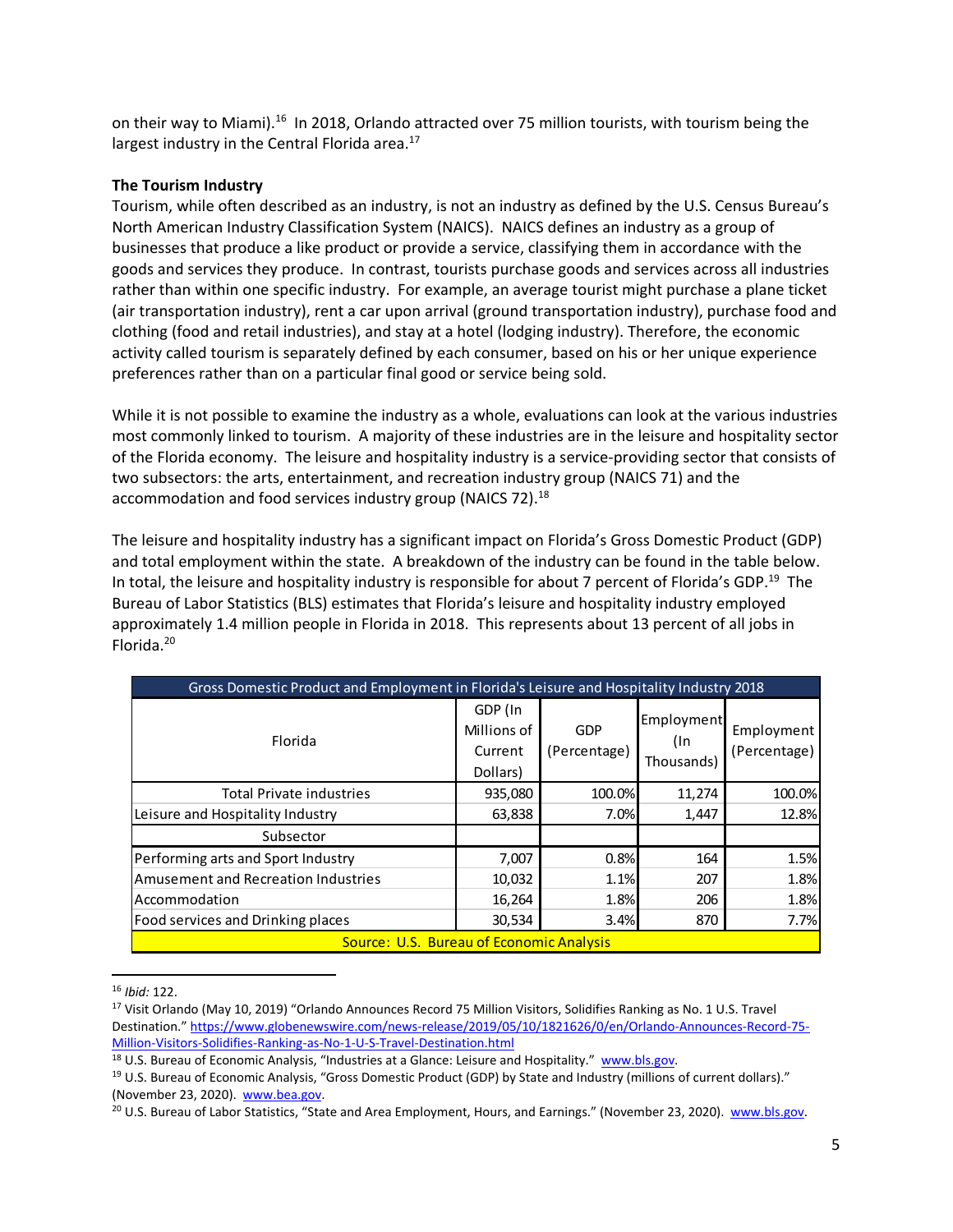The leisure and hospitality industry also proved to be a resilient part of Florida's economy, recovering more quickly from the Great Recession than other parts of the economy. In particular, tourism‐related jobs grew the fastest among all jobs in Florida. For example, the Accommodation & Food Services employment sector is large, and until the coronavirus pandemic, had been growing faster than overall employment in the state. This industry sector is closely related to the health of Florida's tourism industry that reached almost 130 million visitors in FY 2018‐19, an increase of 5 percent over FY 2017‐ 18.

However, the discussion above provides only a rough approximation of the benefits of the tourism industry to Florida's economy. It is unrealistic to attribute all of Florida's leisure and hospitality industry to out‐of‐state tourists, because Florida residents are consumers of these services as well. Even if Florida received zero out‐of‐state tourists, the state would still have a leisure and hospitality industry (although on a much smaller scale).

This proxy for all impacted industries also fails to account for the indirect and induced effects of out‐of‐ state tourism. An indirect effect is defined as the changes in employment, income and output by industries that provide goods and services to tourism-related industries. One example is a food manufacturing plant that hires additional employees to fulfill a food order placed by Walt Disney World. An induced benefit is defined as the increase in sales due to household spending from income earned in a tourism‐related industry. An example is a homebuilder selling houses to employees of a Miami Beach hotel. Both of these examples demonstrate how out‐of‐state tourism impacts industries outside the leisure and hospitality industry.

## **Tourism Impact Studies**

A wide array of studies have measured the economic impact of tourism on Florida. Most of them were limited to the impact of tourism on a specific Florida county or region of Florida, and they were typically performed or commissioned by a local destination marketing organization (DMO).<sup>21</sup> This class of studies generally follows a similar methodology. First, the studies estimate the total number of tourists who visited the area. Second, the studies determine how much each tourist spent and where the money was spent. Some of the more advanced studies will then estimate the indirect and induced effects of the spending. Even more detailed studies will estimate the amount of jobs created and taxes generated by the spending.

As a class, these studies have produced vastly different results. Some of the notable and more recent examples include a Greater Miami Convention & Visitors Bureau estimate that the Miami area attracted 16.3 million overnight tourists in 2019, adding approximately \$16.3 billion to the local economy.<sup>22</sup> A Hillsborough County study found that 9.7 overnight visitors in 2019 added about \$3.3 billion to the local economy.<sup>23</sup> A 2015 Jacksonville study estimated that visitors spent about \$2 billion dollars and

<sup>&</sup>lt;sup>21</sup> The Florida Statutes [s. 288.923(2)(c), F.S.] define a county destination marketing organization as "public or private agency that is funded by local option tourist development tax revenues under s. 125.0104, or local option convention development tax revenues under s. 212.0305, and is officially designated by a county commission to market and promote the area for tourism or convention business or, in any county that has not levied such taxes, a public or private agency that is officially designated by the county commission to market and promote the area for tourism or convention business."

<sup>&</sup>lt;sup>22</sup> Greater Miami Convention & Visitors Bureau, "2019 Visitor Industry Overview", (2020): 3, 8-9. Seventy-five percent were international and domestic out of state visitors. https://www.miamiandbeaches.com/Miami/media/GMCVB-Corporate/Research%20Statistics/2019\_Visitor\_Industry\_Overview\_051320.pdf

<sup>&</sup>lt;sup>23</sup> Tourism Economics, "Economic Impact of Tourism in Hillsborough County, 2019": 17. https://static1.squarespace.com/static/5a26e699a9db09544e1cb940/t/5f07314669f7521d85f16d4b/1594306889423/Hillsboro ugh+County+2019+Economic+Impact+Report.pdf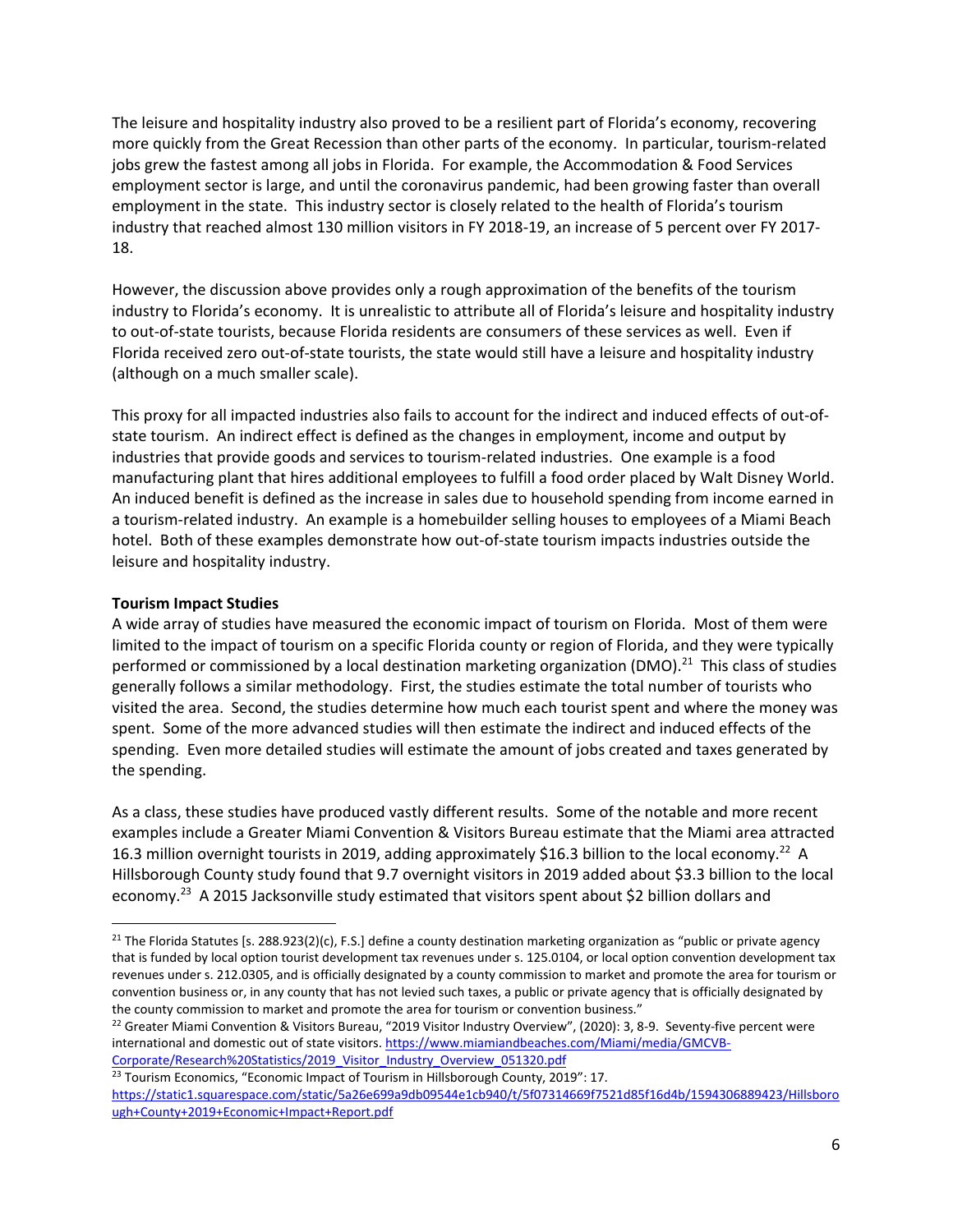sustained more than 30,400 area jobs.<sup>24</sup> A 2012 study of Palm Beach County estimated that 1.7 million people visited the county's beaches and spent \$81.9 million dollars during their visit.<sup>25</sup>

A recent report commissioned by VISIT FLORIDA looked at the economic impact of out‐of‐state visitors to Florida in 2018.<sup>26</sup> The study estimated that out-of-state tourists spent nearly \$94 billion dollars and supported more than 1.5 million jobs in Florida.<sup>27</sup> The study also estimated that out-of-state tourist spending increased by a total of 18 percent over the past 5 years.<sup>28</sup> The major industries impacted by the spending were: food and beverage, recreation, lodging, and transportation‐related services. The report estimated that tourism spending generated over \$12 billion dollars in state and local taxes.<sup>29</sup>

In an independent study, the Office of Economic and Demographic Research performed an empirical analysis to identify the sources of the state's sales tax collections. In Fiscal Year 2017‐18, sales tax collections provided \$24.14 billion dollars to Florida's total General Revenue collections. Of this amount, 13.4 percent (\$3.2 billion) is attributable to purchases made by tourists.<sup>30</sup> [See Table and Graph below.]

| FY 2017-18: Contributions to General<br><b>Revenue From Sales Tax Collections</b><br>(with CST) By Source (\$ Billions) |   |             |        |  |  |  |  |  |
|-------------------------------------------------------------------------------------------------------------------------|---|-------------|--------|--|--|--|--|--|
| Total Amount Percentage<br>Category                                                                                     |   |             |        |  |  |  |  |  |
| Households                                                                                                              |   | \$15,244.16 | 63.2%  |  |  |  |  |  |
| Tourists                                                                                                                | Ś | 3,223.96    | 13.4%  |  |  |  |  |  |
| <b>Business</b>                                                                                                         | Ś | 5,670.58    | 23.5%  |  |  |  |  |  |
| Total                                                                                                                   |   | 24,138.70   | 100.0% |  |  |  |  |  |

Collections in FY 2017-18, By Source

**Contributions to General Revenue from Sales Tax (with CST)** 



<sup>25</sup> William Stronge, "Economic Impact of Beach Tourism: Florida and Palm Beach County." (2013). https://www.fsbpa.com/13AnnualConfPresentations/StrongeW.pdf

<sup>&</sup>lt;sup>24</sup> Tourism Economics, "The Economic Impact of Tourism in Jacksonville, FL", (June 2016): 2, 11. The report also stated that nearly 70% of all visitor spending came from overnight visitors, and domestic visitors comprise 93% of all visitor spending. https://s3.amazonaws.com/visitjax-2018/craft-images/files/2015\_economic\_impact\_report.pdf

<sup>&</sup>lt;sup>26</sup> "Picking up the Pace: Florida's Tourism Performance Jumps into a Higher Gear: The 2018 Contribution of Travel & Tourism to the Florida Economy," Rockport Analytics, https://www.visitflorida.org/media/30679/florida-visitor-economic-large-impactstudy.pdf The study did not estimate VISIT FLORIDA's marketing impact; but rather, the general economic impact of out-ofstate tourism in Florida.

<sup>27</sup> *Ibid:* 4.

<sup>28</sup> *Ibid:* 11.

<sup>29</sup> *Ibid*: 15*.*

<sup>&</sup>lt;sup>30</sup> State of Florida Long-Range Financial Outlook, fiscal years 2021-22 through 2023-24, September 10, 2020: 5. http://edr.state.fl.us/Content/presentations/long‐range‐financial‐outlook/3YearPlanLBCPresentationFall2020\_9‐10‐20.pdf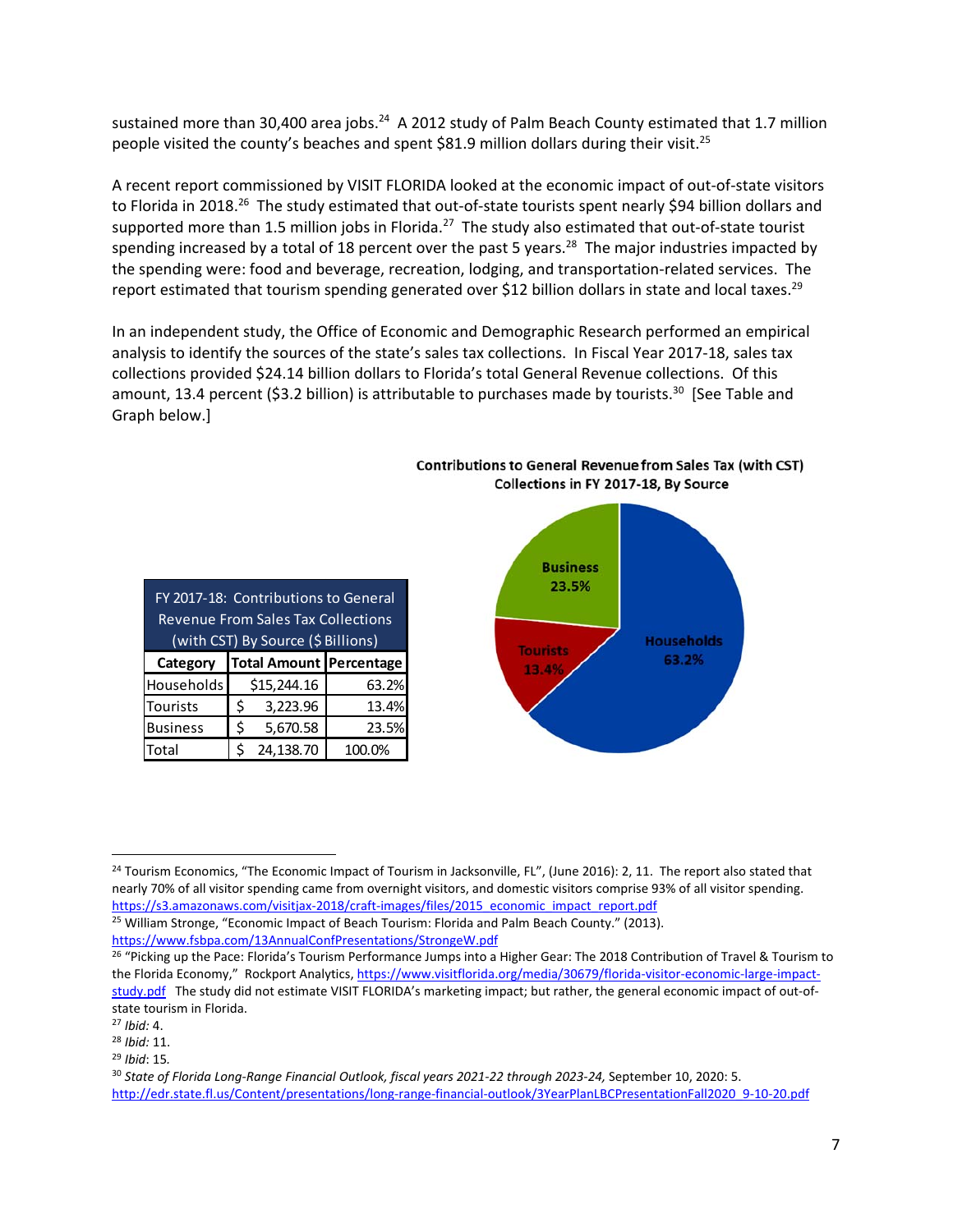## THE DETERMINANTS OF TOURISM DEMAND

The previous section discusses the economic impact of tourism, but it does not give the reasons why out‐of‐state tourists visit Florida. In this section, the analysis explores the determinants of out‐of‐state tourism demand. Tourism demand is defined as the aggregate total of persons who travel to a tourist destination. Determinants of tourism demand are the significant factors that induce the individuals to travel to a particular destination. Each decision to visit Florida can be attributed to one or several factors. For example, a Pennsylvania family decides to visit Tampa Bay because the wife recently received a raise at work, the children want to vacation near a beach, the father is an avid baseball fan, and a VISIT FLORIDA web advertisement highlighted great hotel deals in the Clearwater area. In this scenario, personal economic health, Florida's beaches, Spring Training and VISIT FLORIDA were all factors that led to this family's decision to visit Florida.

The first part of this section focuses on broad determinants of tourism demand. These issues affect tourism demand across the world, including Florida. The second part focuses on unique drivers of tourism demand in Florida.

## **The Broad Determinants of Tourism Demand**

#### **Income**

Income is the greatest universal determinant of tourism demand. Rising incomes were the primary reason for the expansion of the tourism industry after World War II and are still a factor today.<sup>31</sup> Most recently, rising incomes in China led to an explosion in Chinese tourists coming to the United States before worsening trade relations and the onset of the pandemic.<sup>32</sup>

The relationship between income and tourism is straightforward. Rising incomes lead individuals to spend more on discretionary goods and services. Tourism is a discretionary good. As incomes rise, tourism demand increases. When incomes fall, tourism demand drops.

For this reason, income is the most widely-used explanatory variable in the academic studies of tourism demand.33 Almost all studies find a significant, positive relationship between income and total tourist visitors. It is such a strong factor that the literature review failed to find a single study which did not include some proxy for income in the analysis. Further, a meta-analysis study found tourism demand to be highly responsive to changes in income.<sup>34</sup> The study estimated that every increase in incomes of one percent leads to a 1.74 percent increase in North American travel abroad. The analysis also found that different cultures react differently, but always positively, to higher incomes. For example, Asian countries, on average, increased international travel by 4.45 percent for every one percent increase in income. On the other hand, South American countries are less responsive to income. For every one percent increase in South American income, international travel increased by only 0.28 percent.<sup>35</sup>

<sup>31</sup> Thomas Weiss, "Tourism in America Before World War II." *The Journal of Economic History,* June 2004.

<sup>32</sup> Kelly Craighead, "U.S.‐China Tourism Year 2016." *International Trade Administration Tradeology,* (December 1, 2016). https://blog.trade.gov/2016/12/01/u-s-china-tourism-year-2016/. Notably, the volume of Chinese tourist peaked in 2017, and has dipped significantly in 2020. https://www.statista.com/statistics/214813/number-of-visitors-to-the-us-from-china/ <sup>33</sup> Jana Vencovska, "The Determinants of International Tourism Demand." *Charles University in Prague, Bachelor Thesis,*

<sup>(2013/2014):</sup> 15. <sup>34</sup> Geoffrey I. Crouch, "A Meta‐Analysis of Tourism Demand." *Annals of Tourism Research.* Vol.22. 1995.

<sup>35</sup> *Ibid*: 10.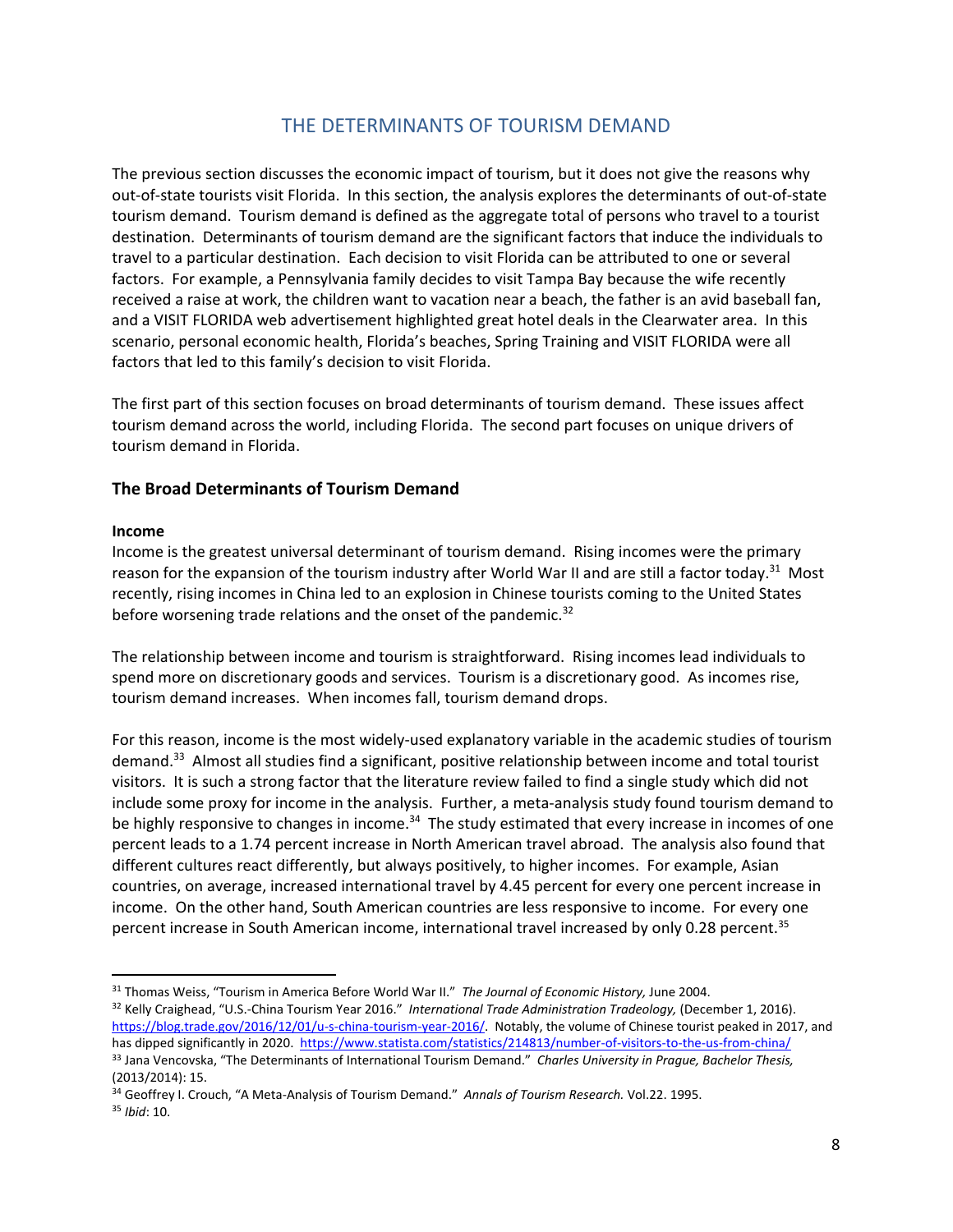The most common proxy for income is Gross Domestic Product (GDP). Gross Domestic Product has historically been highly correlated with income. The graph below demonstrates the relationship between tourism and GDP.36 During periods of a global GDP economic recession (2002, 2009) international tourism fell. During periods of consistent positive GDP growth (2004‐2007, 2010‐2018), international tourism grew.



## **Price Level**

The tourism industry is a competitive marketplace. In this regard, Florida competes with other states and foreign countries for tourists. For example, a tourist in Canada wants to vacation at a beach. Florida has many options (Miami, Tampa Bay, Key West), but other attractive options exist outside of Florida, like Jamaica or Hawaii. One way a tourist can select among options is through price. Will the Florida vacation be cheaper, similar or more expensive than the alternative vacation? If the price difference is substantial, then it might become the determining factor.

The academic research generally includes a price variable whenever tourism demand is modeled. The most-widely used variable is the Consumer Price Index (CPI). CPI is a price-level measurement of a market basket of consumer goods. CPI's are widely‐available (at both the state and country‐level) and can be cross compared. Several studies using CPI as a proxy for price have found that it is a factor in tourism demand.<sup>37</sup>

Another proxy for price is transportation costs. Transportation costs, like airplane fares, can be the most costly vacation-related purchase and—because of that—play an outsized role in the decision of where to travel. A 1994 meta-analysis study found that every one percent increase in transportation costs led

<sup>&</sup>lt;sup>36</sup> Compiled from data from The World Bank, International Tourism, Number of Arrivals, 2000-2018. https://data.worldbank.org/indicator/ST.INT.ARVL?end=2018&name\_desc=false&start=1995&view=chart

<sup>37</sup> C.L Morley, "The Use of CPI for Tourism Prices in Demand Modelling." *Tourism Management.*Vol.15. 1994. & Jeffrey A. Rosensweig, "Elasticities of Substitution in Caribbean Tourism." *Journal of Development Economics.* Vol 29. July 1988.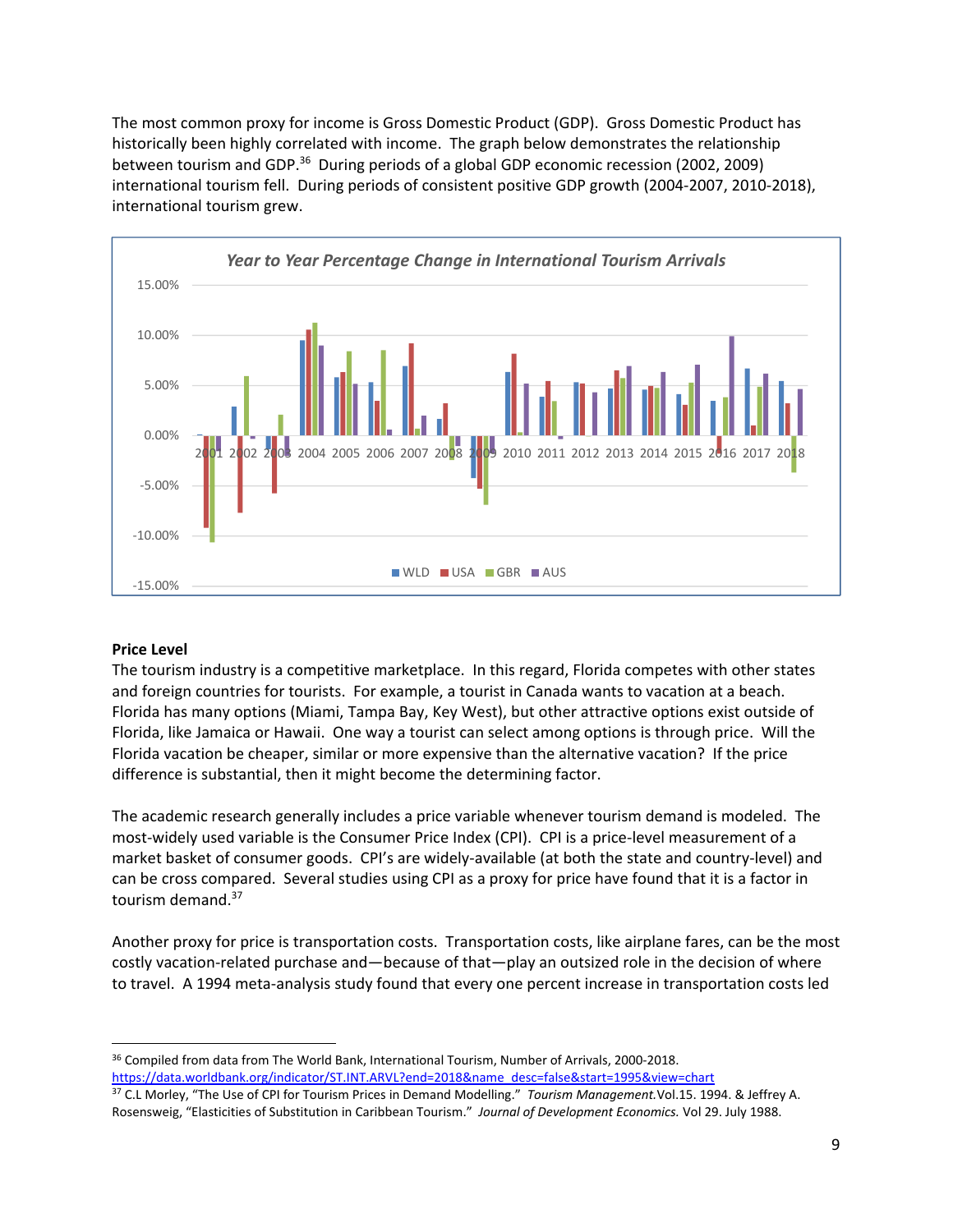to international travel decreasing by 0.85 percent.<sup>38</sup> One study of U.S. tourism and gasoline prices found a negative relationship between the two. As oil prices go up, tourism demand goes down.<sup>39</sup> Since Florida attracts a large number of international tourists and domestic tourists from the Northeast who spend a considerable amount on either airline tickets or gasoline to travel here, transportation costs can disproportionately impact Florida relative to other destinations. In particular, Florida's out‐of‐state tourism is likely more sensitive to transportation costs than other states where tourism demand is more regionally‐based.40

### **Exchange Rate**

Exchange rates are a component of price level. However, exchange rates are so important to tourism demand that many researchers include a separate variable for them when modeling tourism demand.<sup>41</sup> One study argued that tourists are more aware of exchange rates than any other price factors.<sup>42</sup> In addition, the relative volatility of exchange rates is a necessary consideration whenever an international tourist is planning a trip. Most studies have found a strong and significant relationship between exchange rate fluctuations and tourism demand.<sup>43</sup>

International tourists represented about 11 percent of all the out‐of‐state tourists in Florida during the review period. A majority of these tourists are impacted by the exchange rates. If the U.S. dollar appreciates in value, the price of a Florida vacation increases. If the U.S. dollar depreciates in value, the price of a Florida vacation decreases. The top 4 origin markets for international visitors to Florida and their exchange rate fluctuations relative to the U.S. dollar during the review period are identified in the table below.<sup>44</sup> The table clearly shows the high volatility in costs facing international tourists wanting to travel to Florida. For example, in 2019, it cost an Argentinian tourist 42 percent more to purchase one U.S. dollar than in 2018. This massive depreciation of their currency impacts any Argentinian's decision to travel to Florida.

| Currency Exchange Fluctuation: The Annual Percent Change in the Cost of One |                                                         |     |     |       |       |     |  |  |  |  |
|-----------------------------------------------------------------------------|---------------------------------------------------------|-----|-----|-------|-------|-----|--|--|--|--|
| U.S. Dollar                                                                 |                                                         |     |     |       |       |     |  |  |  |  |
| 2018<br>2017<br><b>Currency</b><br>2015<br>2016<br>2019<br> Country         |                                                         |     |     |       |       |     |  |  |  |  |
| Canadian                                                                    |                                                         |     |     |       |       |     |  |  |  |  |
| Canada                                                                      | Dollar                                                  | 14% | 4%  | $-2%$ | -4%   | 2%  |  |  |  |  |
| United Kingdom                                                              | Pound                                                   | 7%  | 12% | 5%    | $-8%$ | 4%  |  |  |  |  |
| <b>Brazil</b>                                                               | Real                                                    | 29% | 5%  | $-9%$ | 9%    | 7%l |  |  |  |  |
| 39%<br>37%<br>42%<br>12%<br>11%<br>Argentina<br>Peso                        |                                                         |     |     |       |       |     |  |  |  |  |
|                                                                             | Source: Annual Exchange Rates, Internal Revenue Service |     |     |       |       |     |  |  |  |  |

<sup>38</sup> Geoffrey I. Crouch, "A Meta‐Analysis of Tourism Demand." *Annals of Tourism Research.* Vol.22. 1994:10.

<sup>39</sup> Kate Walsh and Cathy A. Enz, "The Impact of Gasoline Price Fluctuations on Lodging Demand for US Brand Hotels." *Cornell University School of Hotel Administration Collection.* Vol.12. 2004.

<sup>&</sup>lt;sup>40</sup> For example, Iowa's annual tourism report does not even report international tourism numbers. Instead, the annual report focuses entirely on domestic visitor rates and spending. Similarly, North Dakota's annual report focuses heavily on visitors who originate from bordering states.

<sup>41</sup> Christine Lim, "A Meta‐Analytic Review of International Tourism Demand." *Journal of Travel Research.* Vol.37. 1999.

<sup>42</sup> J. Artus, "An Econometric Analysis of International Travel." *International Monetary Fund Staff Papers.* 1972*.*

<sup>43</sup> Geoffrey I. Crouch, "A Meta‐Analysis of Tourism Demand." *Annals of Tourism Research.* Vol.22. 1994:10.

<sup>44</sup> International Revenue Service, "Yearly Average Exchange Rates for Converting Foreign Currencies into U.S. Dollars." www.irs.gov.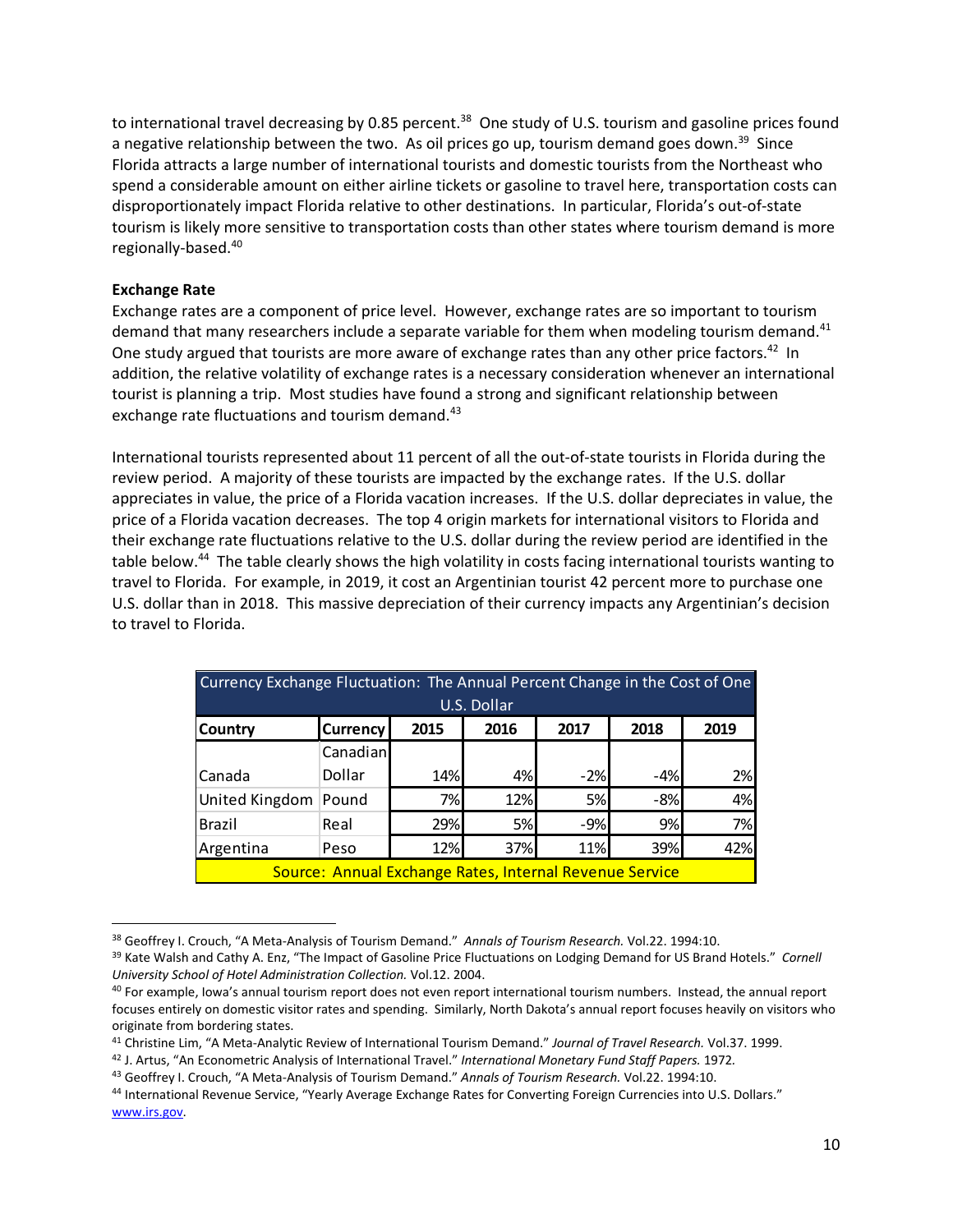#### **Friends and Relatives**

Studies have estimated that visiting friends and relatives (VFR) accounts for a large share of all tourism across the world.<sup>45</sup> A United Nations report estimated that 27 percent of international tourists travelled to visit friends and relatives, for religious reasons and pilgrimages, and health treatment.<sup>46</sup> For some specific countries, these rates are even higher. Australia has VFR rates of over 45 percent for certain states within that country.<sup>47</sup> VISIT FLORIDA's Direct Influencer Study lists "Visiting Family & Friends" as the second highest ranking reason for visiting Florida.<sup>48</sup>

In terms of the economy, researchers typically do not value VFR tourism as strongly as other forms of tourist demand. This occurs for several reasons.<sup>49</sup> First, VFR-related tourists tend, on average, to spend less than non‐VFR tourists. Many goods and services traditionally purchased by tourists will be provided instead by their friends or relatives (i.e. lodging, food). Second, VFR tourists are already influenced and, therefore, not as responsive to tourism marketing or other policy actions. However, this is not to say that VFR tourists are completely unaffected by the other tourism determinants. On average, VFR tourists stay longer and spend more in attractive destination markets than regular markets. For example, a VFR tourist will stay longer and spend more in Orlando than in a non-tourist city like Akron, Ohio.

## **The Unique Determinants of Tourism Demand in Florida**

## **Florida Beaches, a Natural Brand**

Beaches have always been Florida's iconic brand. One of the original selling points 150 years ago, they continue to attract out‐of‐state visitors to Florida today. A 2017 survey of local DMOs conducted by EDR asked: "What makes Florida attractive to tourists?" The most popular response was beaches. While total beach visitation rates do not exist, hotel and motel data provide us a reasonable proxy for the popularity of beaches and their impact on Florida's tourism economy. In 2020, 71 percent of all registered lodgings in Florida were located in coastal Florida counties.<sup>50</sup> Furthermore, removing the theme park‐laden Central Florida region (Osceola and Orange Counties) increases that percentage to 84.2 percent of all lodgings. This percentage is a significant indicator of the relationship between beaches and Florida tourism.

Academic research into the topic of beaches and tourism demand finds an overwhelmingly positive relationship. One study found that beaches underpin many coastal economies around the world.<sup>51</sup> Over the past 30 years, the study found a shift in U.S. coastal economies from traditional maritime

<sup>48</sup> "VISIT Florida Direct Influencer Study, 2017‐18," VISIT FLORIDA, 2019.

 <sup>45</sup> Richard Gitelson and Deborah Kerstetter, "The Influence of Friends and Relatives in Travel Decision‐Making." *Journal of Travel & Tourism Marketing.* Vol.3. 1994.

<sup>46</sup> United Nations World Tourism Organization, "UNWTO Tourism Highlights: 2015 Edition." *United Nations,* 2015: 4. https://www.e‐unwto.org/doi/epdf/10.18111/9789284416899

<sup>47</sup> Dr. Sarah Gardiner and Dr. Noel Scott, "Australian Tourism Demand for Domestic Travel Experiences: Insights for the Gold Coast." *Griffith Institute for Tourism Research Report Series,* Report No.7. August 2015.

<sup>49</sup> Elisa Backer, "VFR Travelers – Visiting the Destination or Visiting the Hosts?" *Asian Journal of Tourism and Hospitality Research,* Vol. 2(1). April 2008.

<sup>50</sup> Thirty-four of Florida's 67 counties are coastal counties. Registered lodgings include hotels, motels, apartments, bed and breakfasts, vacation rentals and timeshares. Retrieved from the Public Records Center, Florida Department of Business and Professional Regulation, November 3, 2020.

<sup>51</sup> Y.L. Kein, J.P. Osleeb and M.R. Viola, "Tourism‐Generated Earnings in the Coastal Zone." *Journal of Coastal Research,* Vol.20. 2004.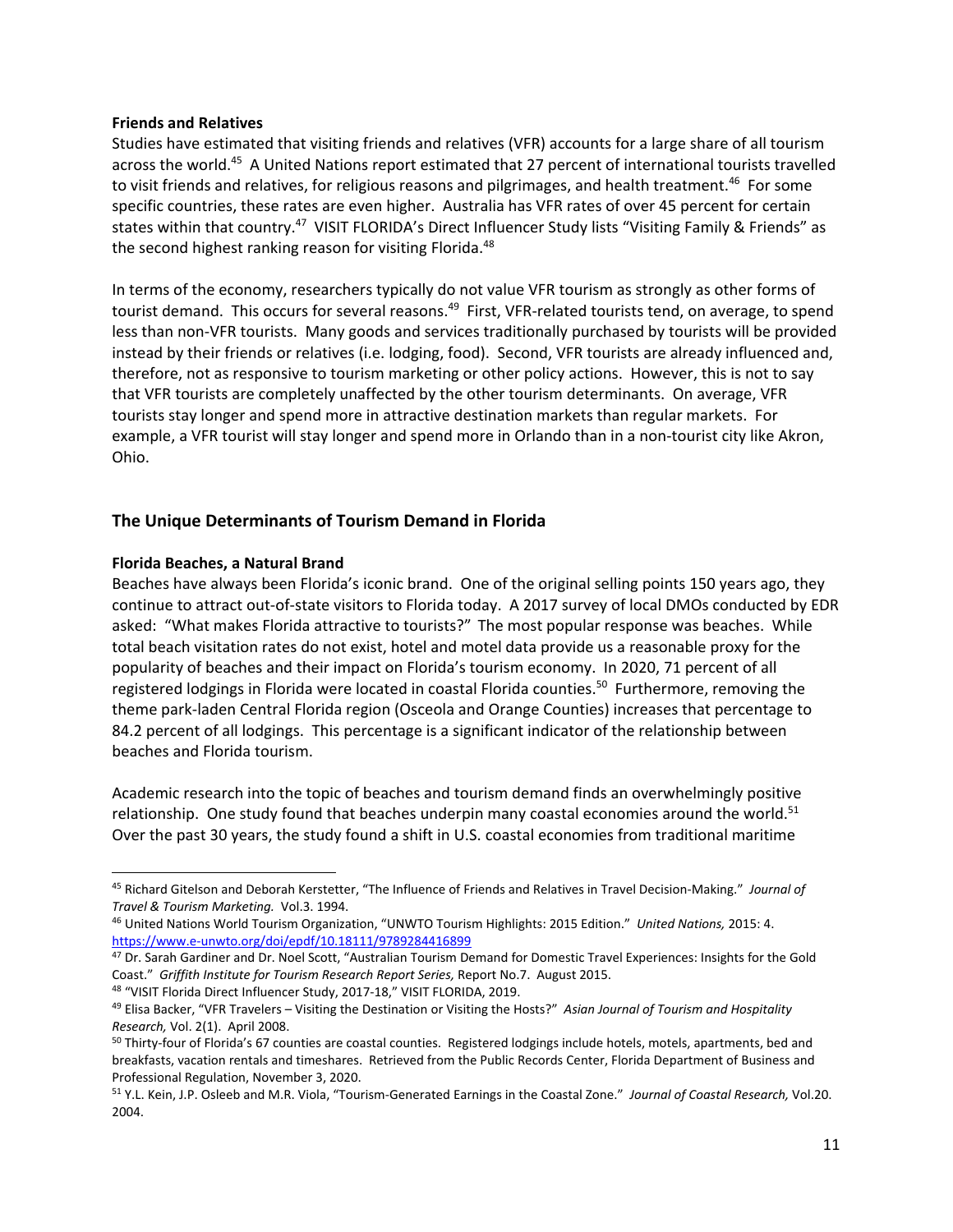activities to beach tourism. Another study found that "sandy beaches" are a strong determinant of both international and domestic tourists.<sup>52</sup> A 2010 study of Florida beaches found that beach quality has a dramatic, positive impact on the local tourism economic sector.<sup>53</sup>

#### **Theme Parks**

Central Florida has four of the 10 busiest theme parks in the world.<sup>54</sup> The Magic Kingdom at Walt Disney World is number one worldwide, attracting over 20.96 million visitors in 2019.<sup>55</sup> The Themed Entertainment Association (TEA) estimates that the eight major theme parks in Florida recorded almost 89 million admissions in 2019.<sup>56</sup> [See Table below.] The identification of Florida with theme parks began in 1967 with the opening of Disney World. The subsequent expansion of Disney and the opening of competitor parks established the Central Florida region as a theme park destination. Today, Florida's theme parks and resorts gross over \$15.4 billion in revenue annually.<sup>57</sup> The 2019 Visit Florida report estimated that 33 percent of all domestic out-of-state tourists visit the Central Florida region.<sup>58</sup>

| Theme Park Attendance in Florida                                                              |            |            |            |            |            |  |  |  |  |  |
|-----------------------------------------------------------------------------------------------|------------|------------|------------|------------|------------|--|--|--|--|--|
| 2016<br>2015<br>2017<br>2018<br>2019<br><b>Amusement Park</b>                                 |            |            |            |            |            |  |  |  |  |  |
| Disney World Magic Kingdom                                                                    | 20,492,000 | 20,395,000 | 20,450,000 | 20,859,000 | 20,963,000 |  |  |  |  |  |
| Epcot                                                                                         | 11,798,000 | 11,712,000 | 12,200,000 | 12,444,000 | 12,444,000 |  |  |  |  |  |
| Animal Kingdom                                                                                | 10,922,000 | 10,844,000 | 12,500,000 | 13,750,000 | 13,888,000 |  |  |  |  |  |
| <b>Hollywood Studios</b>                                                                      | 10,828,000 | 10,776,000 | 10,772,000 | 11,258,000 | 11,483,000 |  |  |  |  |  |
| <b>Islands of Adventure</b>                                                                   | 8,792,000  | 9,362,000  | 9,549,000  | 9,788,000  | 10,375,000 |  |  |  |  |  |
| <b>Universal Studios</b>                                                                      | 9,585,000  | 9,998,000  | 10,198,000 | 10,708,000 | 10,922,000 |  |  |  |  |  |
| Sea World - Orlando                                                                           | 4,777,000  | 4,402,000  | 3,962,000  | 4,594,000  | 4,640,000  |  |  |  |  |  |
| <b>Busch Gardans - Tampa</b>                                                                  | 4,139,000  | 4,180,000  |            |            |            |  |  |  |  |  |
| 87,540,000<br>88,895,000<br>81,658,000<br>83,592,000<br>81,446,000<br><b>Total Attendance</b> |            |            |            |            |            |  |  |  |  |  |
| Source: 2015-2019 AECOM Global Attractions Attendance Report                                  |            |            |            |            |            |  |  |  |  |  |

Theme parks are strong determinants of tourism demand because they offer goods and services that have limited substitutability. Even though there are competing theme parks across the United States and the world, some theme park rides or services are only available in Orlando. The companies controlling these theme parks have a great interest in promoting their Florida locations. The major theme parks advertise heavily across the world to attract tourists.

https://aecom.com/wp-content/uploads/documents/reports/AECOM-Theme-Index-2019.pdf <sup>55</sup> *Ibid.*

<sup>52</sup> Laura Onofri and Paulo Nunes, "Beach 'lovers' and 'greens': A Worldwide Empirical Analysis of Coastal Tourism." *Ecological Economics,* Vol.88. 2013.

<sup>53</sup> Yehuda Klein and Jeffrey Osleeb, "Determinants of Coastal Tourism: A Case Study of Florida Beach Counties." *Journal of Coastal Research,* 2010.

<sup>54</sup> "TEA/AECOM 2019 Theme Index and Museum Index: The Global Attractions Attendance Report 2019." *Themed Entertainment Association (TEA),* 2019: 12.

<sup>56</sup> *Ibid:* 35.

<sup>&</sup>lt;sup>57</sup> The revenue estimate was based on a review of the annual reports of Disney, Comcast Universal (corporate owner of Universal Studios), and the Sea World Corporation.

<sup>58</sup> Share of Visitors by Destination Region, 2018-2019 Visitor Study, VISIT FLORIDA.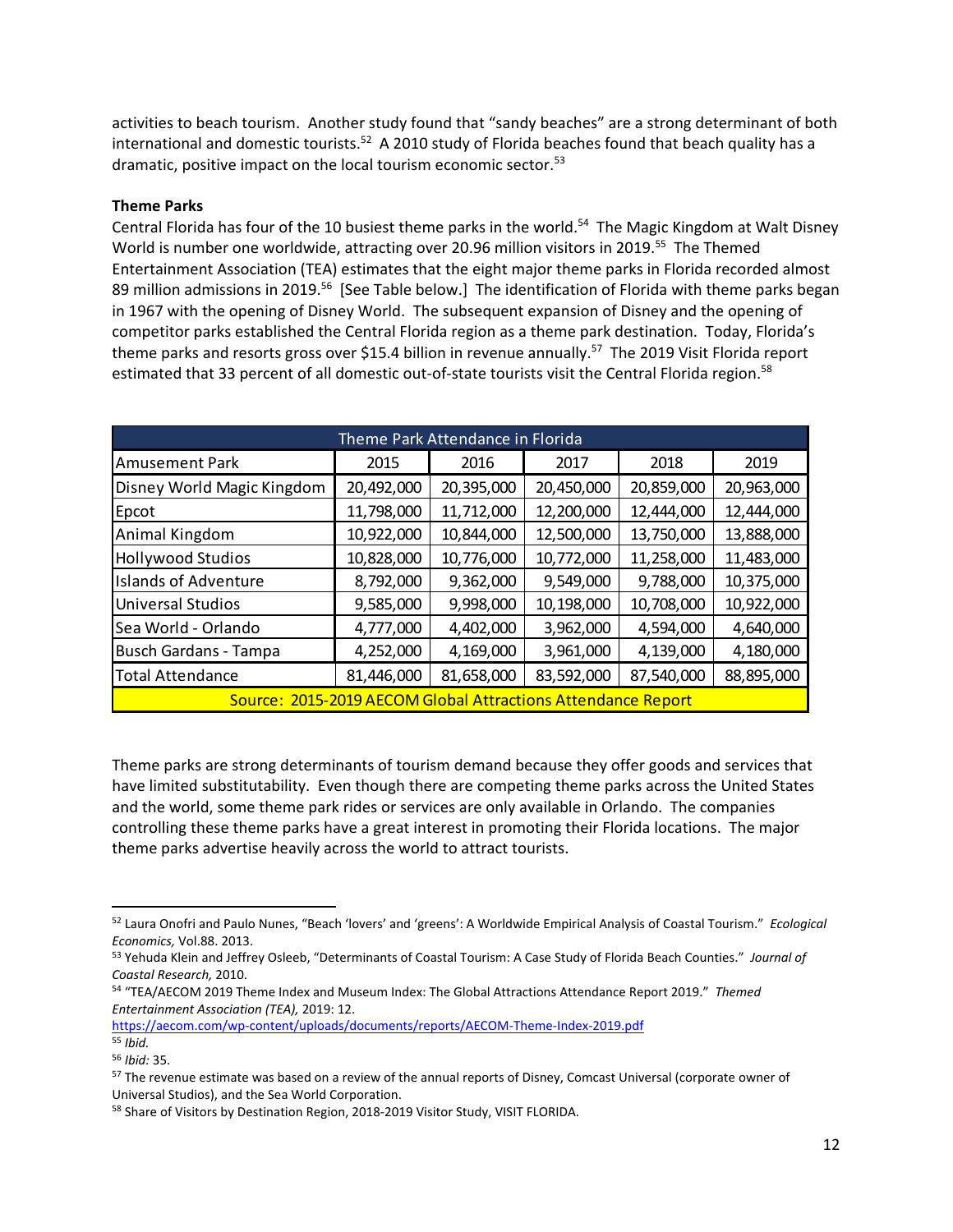#### **The Cruise Line Industry**

Florida has the largest domestic cruise industry in the United States.<sup>59</sup> In 2019, over 18 million passengers embarked from one of Florida's seaports on a cruise.<sup>60</sup> [See Table below.] It is likely that the majority of these passengers were out-of-state visitors.<sup>61</sup> While much of the visitor's spending occurs onboard the ship or at port‐of‐calls, most out‐of‐state tourists will spend additional days in Florida either before or after the cruise. $62$ 

| <b>Total Cruise Passengers at Florida Seaports (2012-2019)</b>                                                          |           |           |           |                                      |           |           |           |           |  |  |  |
|-------------------------------------------------------------------------------------------------------------------------|-----------|-----------|-----------|--------------------------------------|-----------|-----------|-----------|-----------|--|--|--|
| Port                                                                                                                    | 2012      | 2013      | 2014      | 2015                                 | 2016      | 2017      | 2018      | 2019      |  |  |  |
| Port Miami                                                                                                              | 3,774,452 | 4,078,529 | 4,939,062 | 4,915,576                            | 4,980,284 | 5,340,559 | 5,552,075 | 6,823,816 |  |  |  |
| <b>Port Canaveral</b>                                                                                                   | 4,004,283 | 3,986,994 | 4,193,005 | 4,168,666                            | 4,248,296 | 4,526,626 | 4,841,003 | 4,885,314 |  |  |  |
| Port Everglades                                                                                                         | 3,757,320 | 3,600,636 | 4,001,354 | 3,773,386                            | 3,826,415 | 3,863,662 | 3,870,342 | 3,892,215 |  |  |  |
| Port Tampa Bay                                                                                                          | 974,259   | 854,260   | 888,343   | 867,114                              | 813,800   | 960,901   | 1,043,329 | 1,149,289 |  |  |  |
| Port of Key West                                                                                                        | 906,068   | 832,887   | 800,752   | 804,624                              | 696,224   | 818,866   | 865,909   | 913,323   |  |  |  |
| <b>JAXPORT</b>                                                                                                          | 390,852   | 371,263   | 363,994   | 366,021                              | 392,822   | 177,417   | 199,899   | 194,665   |  |  |  |
| Palm Beach                                                                                                              | 341,004   | 345,827   | 364,829   | 350,932                              | 502,876   | 432,585   | 462,674   | 449,457   |  |  |  |
| 14,070,396<br>15,551,339<br>18,308,079<br>14, 148, 238<br>15,246,319<br>15,460,717<br>16,835,231<br>Total<br>16,120,616 |           |           |           |                                      |           |           |           |           |  |  |  |
|                                                                                                                         |           |           |           | <b>Source: Florida Ports Council</b> |           |           |           |           |  |  |  |

<sup>59 &</sup>quot;Contribution of the International Cruise Industry to the U.S Economy in 2018," Cruise Lines International Association, August 2019, p. 45. https://cruising.org/-/media/research-updates/research/contribution-of-the-international-cruise-industry-to-theus‐economy‐2018.ashx

<sup>60</sup> Florida Ports Council, "Florida's Seaports: High Performance 2017/2021", *Florida Seaport Transportation and Economic Development Council,* April 10, 2017, pp. 47‐48. https://s3.amazonaws.com/fla‐ports‐resources/2017‐2021‐Seaport‐Mission‐ Plan.pdf

Florida Ports Council, "Pathway to Prosperity 2019/2023." *Florida Seaport Transportation and Economic Development Council*, May 2, 2019, pp. 38-39. https://smhttp-ssl-63157.nexcesscdn.net//wp-content/uploads/2019-2023-FLPorts\_Ports\_SMPweb.pdf

Florida Ports Council, "Focused on the Future 2020/2024." *Florida Seaport Transportation and Economic Development Council*, June 23, 2020, pp. 40-41. https://fla-ports-resources.s3.amazonaws.com/2020-08-27\_FLPorts\_Ports\_SMP\_spreads-v6.pdf

 $61$  This is based on the concentration of U.S. cruise ports in Florida and research on the volume of cruise passengers arriving to the ports via air. *See* "Contribution of the International Cruise Industry to the U.S Economy in 2018," Cruise Lines International Association, August 2019: 45. https://cruising.org/-/media/research-updates/research/contribution-of-the-international-cruiseindustry-to-the-us-economy-2018.ashx;

Martin Associates, "The 2016 Economic Impact of Port Canaveral", *Canaveral Port Authority,* March 20, 2013: 26. https://www.portcanaveral.com/PortCanaveral/media/Publications/canaveral\_impact\_report\_2016\_FINAL.pdf; and Martin Associates, "The 2012 Economic Impact of Port Canaveral", *Canaveral Port Authority,* March 20, 2013: 27. https://www.portcanaveral.com/PortCanaveral/media/Publications/2012-Impact-Study\_1.pdf <sup>62</sup> *Ibid.*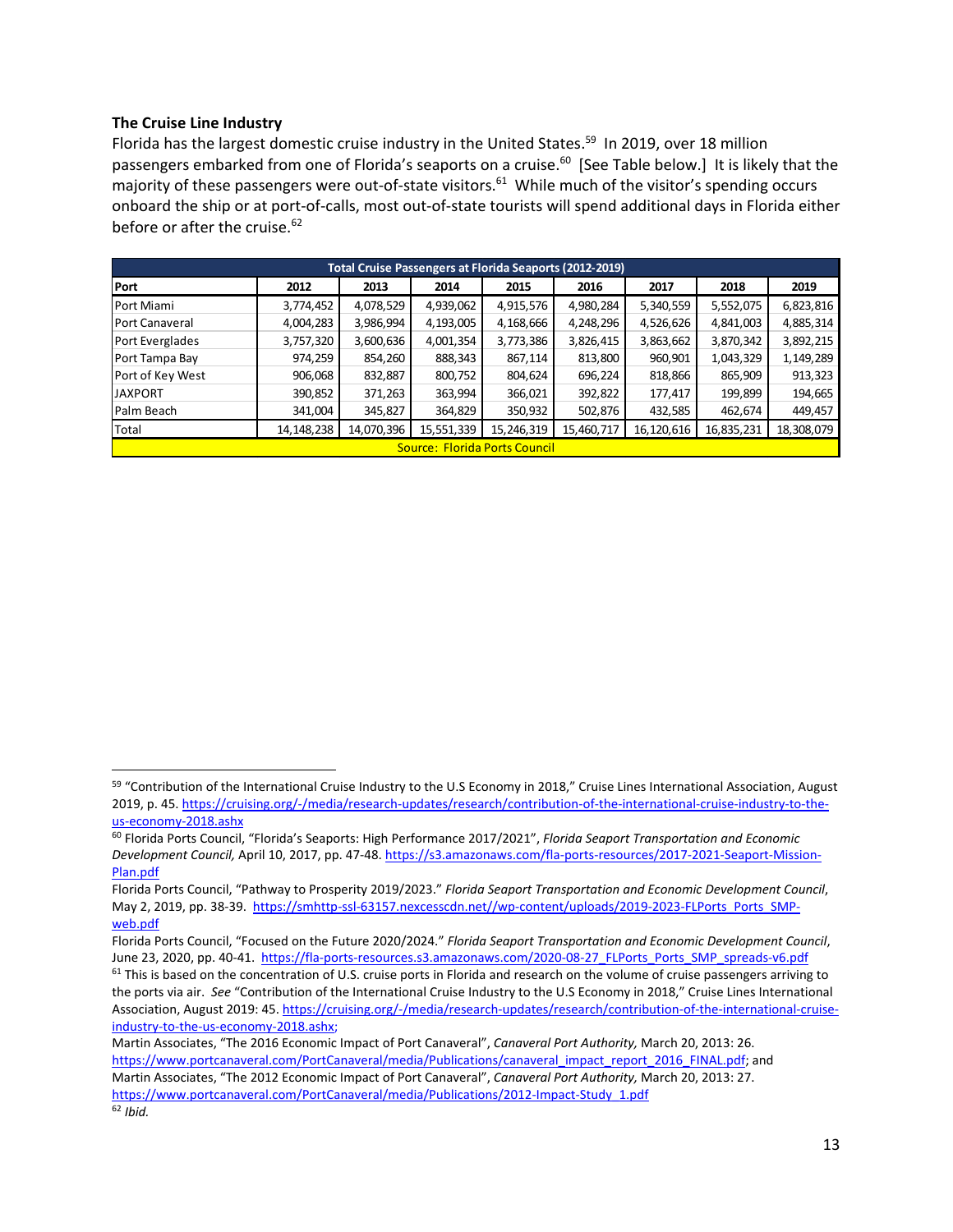# STATE‐SPONSORED ADVERTISING AND TOURISM

The previous section identified the many of the significant determinants of tourism demand. Another determinant is tourism marketing by local, state and national Destination Marketing Organizations (DMOs).

VISIT FLORIDA is Florida's official Destination Marketing Organization.<sup>63</sup> VISIT FLORIDA's mission is to promote and drive visitation to and within the state of Florida. It strives to establish Florida as the number one travel destination in the world.<sup>64</sup> It promotes tourism through industry relations, marketing, branding, new product development, promotions, public relations, sales, and visitor services, both domestically and internationally. Among its activities, VISIT FLORIDA:

- Conducts domestic and international marketing activities;
- Administers domestic and international advertising campaigns;
- Conducts research on tourism and travel trends;
- Manages the state's welcome centers; and
- Administers several reimbursement grant programs. 65

VISIT FLORIDA also partners with businesses, destinations, and local DMOs throughout the state.<sup>66</sup> Altogether, VISIT FLORIDA serves more than 13,000 tourism industry businesses.<sup>67</sup>

State funding for VISIT Florida was \$76 million per year during the three year review period. For the three‐year periods, the increase in state payments was 8.3 percent from FYs 2013‐14 through 2015‐16, and 97.4 percent from FYs 2010-11 through 2012-13.<sup>68</sup> The U.S Travel Association reports the average amount of state tourism funding was \$21 million in FY 2018-19.<sup>69</sup> The states with more heavily concentrated tourism industries tend to have larger amounts of state tourism funding. For example, the marketing budgets in FY 2017‐18 for California, Hawaii and New York were \$120 million, \$82 million, and \$70 million, respectively.<sup>70</sup>

a299122b16e8#/

<sup>63</sup> The Florida Tourism Industry Marketing Corporation, which operates under the name VISIT FLORIDA, is a statutorily created Direct‐Support Organization (DSO) of Enterprise Florida, Inc. (EFI). *See* s. 288.1226, F.S. Pursuant to s. 288.923, F.S., the Division of Tourism Marketing within EFI contracts with VISIT FLORIDA to execute tourism promotion and marketing services for the state. EFI appoints thirty-one tourism-industry-related members representing all geographic areas of the state to the DSO's Board of Directors. Functioning as division staff, VISIT FLORIDA must develop a four‐year marketing plan, which is annually reviewed and approved by the EFI board of directors.

<sup>64</sup> https://www.visitflorida.org/about‐us/what‐we‐do/

<sup>65</sup> https://oppaga.fl.gov/ProgramSummary/BackPageDetail?programNumber=6112&backPageNumber=05

<sup>66</sup>For a directory of Florida's 55 DMOs, *see* https://dos.myflorida.com/cultural/info‐and‐opportunities/resources‐by‐ topic/cultural‐tourism‐toolkit/directory‐of‐florida‐direct‐marketing‐organizations‐dmos/ & https://www.fadmo.org/index.php?option=com\_mcsearchresults&view=search&uuid=db960a2c-c501-4bf6-91d9-

<sup>67</sup> As reported in VISIT Florida's Annual Report, Fiscal Year 18‐19: 5.

https://www.visitflorida.org/media/84139/yearinreview2019.pdf

<sup>&</sup>lt;sup>68</sup> VISIT Florida is also required to match the state appropriation with private funding in the form of cash contributions, fees for services, cooperative advertising and in‐kind contributions. *See* s. 288.1226(6), F.S.

 $69$  Funding may be exclusively from public sources, or a combination of public and private sources.

https://www.ustravel.org/sites/default/files/media\_root/document/Research\_Fact-Sheet\_STO-Infographic.pdf

<sup>70</sup> As reported in VISIT FLORIDA's 2019‐20 Marketing Plan Overview, 2019: 27.

https://www.visitflorida.org/media/84139/yearinreview2019.pdf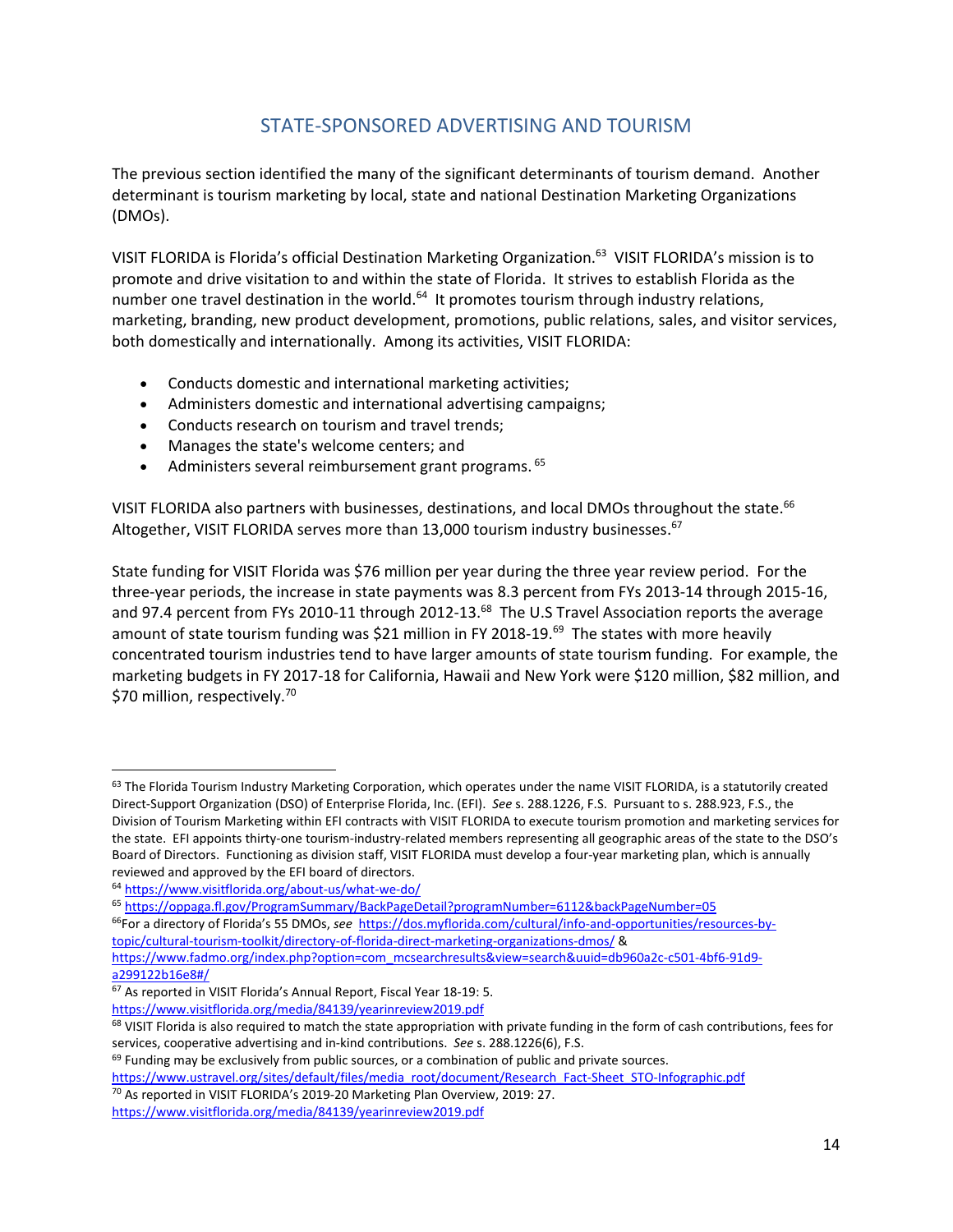In general, the academic research has been positive regarding the effectiveness of state‐sponsored tourism advertising. A majority of the studies have concluded that state‐sponsored tourism advertising can be a determining factor in a tourist's decision to visit. The academic research has measured advertising effectiveness through two separate methodological approaches. The first approach is through conversion studies. Conversion studies measure the percentage or probability that tourists will visit a destination after being exposed to DMO advertising of that destination. The second approach measures the statistical relationship between total visitor levels and state DMOs' spending.

Of the two methods, conversion studies are more widely used. The earliest academic study looked at the effectiveness of state DMO advertising in magazines.<sup>71</sup> The study sampled individual households that had requested state travel information from coupons clipped from magazine adverts. The researchers calculated a benefit‐to‐cost ratio of \$32.78 across 8 magazine advertisements. Later studies have followed similar methodologies, while expanding the analysis to cover DMO advertising effectiveness across different media channels, like television and radio. These studies have also returned positive results, but the economic impact has varied significantly between the studies.<sup>72</sup> This could be due to empirical differences in the quality of the advertisement or the media channel itself—or to methodological inadequacies involving the overall study.

The chief criticism of these studies has been the inadequacy of the conversion methodology.<sup>73</sup> The original 1974 study was criticized for upwardly biased results.<sup>74</sup> Subsequent studies have improved the methodology, but have not completely controlled for issues related to inadequate sample sizes, the inclusion of individuals already planning on traveling to the destination, low survey response rates and recall bias. Later studies in the 1980s and 1990s better controlled for these biases by introducing larger sample sizes, factoring out individuals already planning on traveling to the destination and by increasing the response rates of participants.<sup>75</sup> Even with all of these improvements, one prominent academic concluded that conversion rates fail to answer the fundamental question of whether DMO advertising was the *deciding* factor in the individual's visit to the state.<sup>76</sup> The researcher insists that conversion studies are only helpful in comparing the performance of different DMO advertisements.

Nevertheless, conversion studies are the primary tool used by state DMOs to measure marketing effectiveness. These studies are usually performed by private consulting groups to determine the effectiveness of specific DMO advertising campaigns. The reports generally do not measure the effectiveness of the entire state DMO budget. Typically, the methodology requires analyzing advertising awareness among targeted groups and extrapolating how the incremental increase in awareness translates into additional trips to the DMO's state. One such company, OmniTrak Marketing Group, estimates the impact by taking the difference of trips to the state between the ad‐aware and ad‐

<sup>71</sup> Arch Woodside and David Reid, "Tourism Profiles Versus Audience Profiles: Are Upscale Magazines Really Upscale?" *Journal of Travel Research¸*Vol.12.1974.

<sup>72</sup> These late studies include: Edward McWilliams and John. L Crompton, "An Expanded Framework for Measuring Effectiveness of Destination Advertising." *Tourism Management.* Vol.18. 1997. Also: Stephen Pratt, Scott McCabe, Isable Cortes‐Jimenez, and Adam Blake, "Measuring the Effectiveness of Destination Marketing Campaigns: Comparative Analysis of Conversion Studies." *Journal of Travel Research,* Vol.49. 2010. *See* also: David Butterfield, Kenneth R. Deal, and Atif Kubursi, "Measuring the Returns to Tourism Advertising." *Journal of Travel Research,* Vol.37. August 1998.

<sup>73</sup> Arch Woodside, "Measuring Advertising Effectiveness in Destination Marketing Strategies." *Journal of Travel Research,* Fall 1990.

<sup>74</sup> James Bueke and Richard Gitelson, "Conversion Studies: Assumptions, Applications, Accuracy and Abuse." *Journal of Travel Research,* Winter 1990.

<sup>75</sup> *Ibid.*

<sup>76</sup> Arch Woodside, "Tourism Advertising and Marketing Performance Metrics." *Tourism and Hospitality Research,* Vol.4. 2010.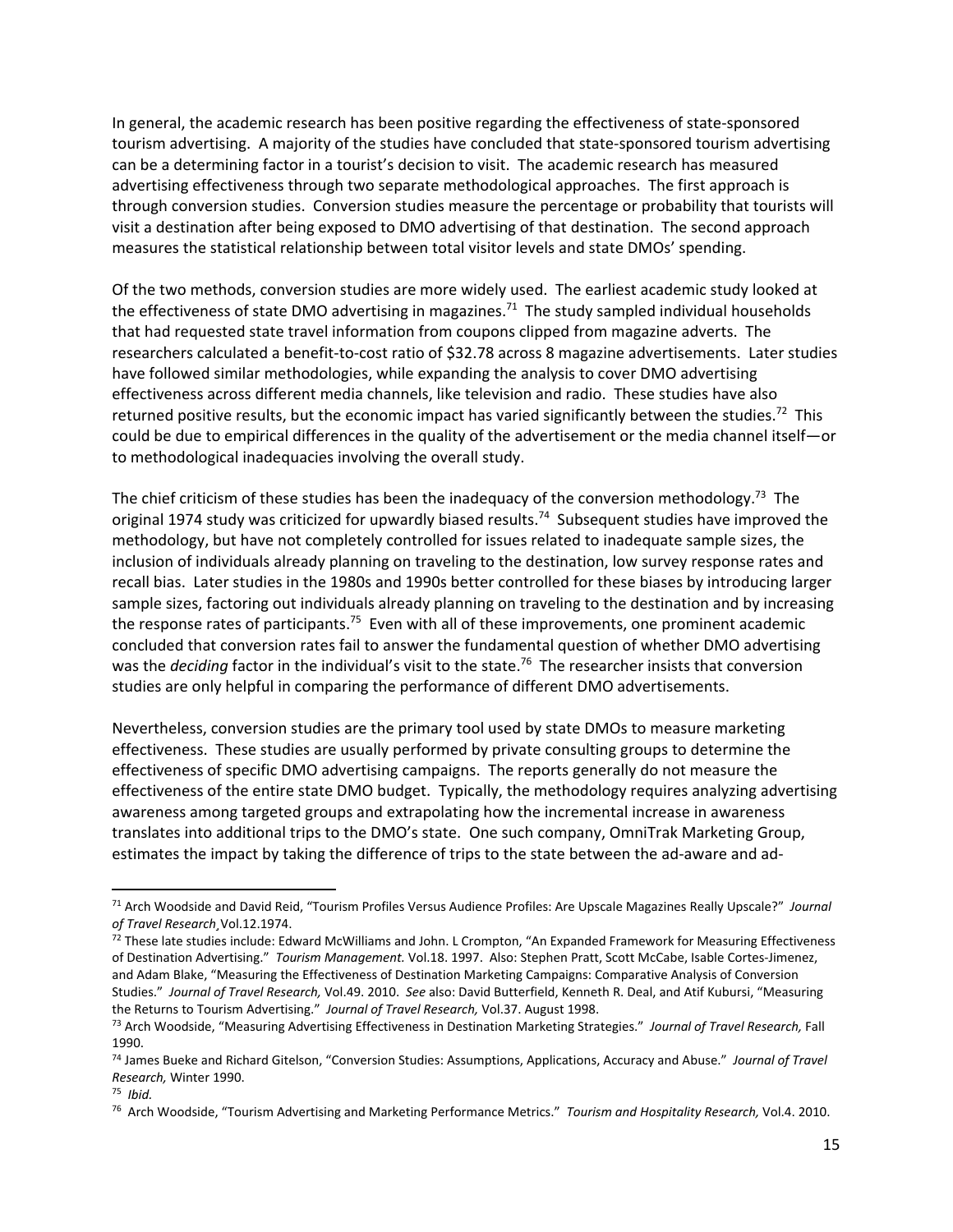unaware populations. This difference is then multiplied by tourist spending to determine the total direct tax revenue to state and local governments. The OmniTrak metric for VISIT FLORIDA's FY 2018‐19 integrated marketing campaign was 6:1 to  $12:1.^{77}$ 

As an alternative to conversion studies, academics have examined the statistical relationship between DMO tourism marketing budgets and the inflow of international tourists. In these analyses, the DMO is just one of the many tourism determinants used in the study. The other determinants include the variables discussed in the "The Determinants of Tourism Demand" section of the paper.

Most of these studies also found positive results. One study of DMOs in Australia found a positive relationship between DMO expenditures and the number of international tourists visiting Australia.<sup>78</sup> A 1995 meta‐analysis study of existing tourism demand studies also found marketing expenditures to be positively associated with international tourism.79 However, the authors noted that the impact of marketing expenditures was considerably lower than other determinants of tourism demand. In this same vein, a study of tourism demand in the Canary Islands found marketing promotion to have a positive, but small effect on total tourists.<sup>80</sup>

The studies also concluded that the impact of tourism marketing varies considerably among countries. The 1995 meta‐analysis study found that Latin American and North American tourists were influenced the most by DMO advertising.<sup>81</sup> At the other end of the scale, Oceania and Southern European countries appear to respond the least to tourism advertising. A study of Australia's tourism advertising efforts to different foreign countries found considerable differences in the advertising's effectiveness. For example, tourism advertising to the New Zealand market netted a 36:1 return, while the same advertising to the United Kingdom market netted only a 3:1 return.<sup>82</sup> Another review concluded that the primary reasons why effectiveness is hard to quantify are: (a) **"**different nationalities and cultures are likely to respond differently to marketing, and (b) different destinations vary in their ability to use marketing effectively."83

EDR's literature review was unable to identify any academic research regarding the statistical relationship between state tourism budgets and total tourism (including domestic and international tourists). This is likely due to data issues. It is very difficult to accurately track domestic tourism travel, and most countries do not bother to do so. In the United States, it is up to the individual states to estimate and report tourism numbers. Due to the decentralized process, it is likely every state has its own tourism methodology. This leads to questions concerning the quality and accuracy of the visitor data.

The literature review did produce one policy paper that evaluated the economic impact of state‐funded tourism promotion. The 2016 paper looked at whether certain leisure and hospitality industries

<sup>77</sup> "VISIT FLORIDA Integrated Marketing Effectiveness Study, FY 2018‐19." OmniTrak Group: 128.

<sup>78</sup> Nada Kulendran and Larry Dwyer, "Measuring the Return from Australian Tourism Marketing Expenditure." *Journal of Travel Research,* Vol.47. 2009.

<sup>79</sup> Geoffrey I. Crouch, "A Meta‐Analysis of Tourism Demand." *Annals of Tourism Research.* Vol.22. 1995.

<sup>80</sup> F. Ledsema-Rodriquez, M. Navarro-Ibanez, and J. Perez-Rodriguez, "Panel Data and Tourism Demand. The Case of Tenerife." March 1, 2001.

<sup>81</sup> Geoffrey I. Crouch, "A Meta‐Analysis of Tourism Demand." *Annals of Tourism Research.* Vol.22. 1995.

<sup>82</sup> Nada Kulendran and Larry Dwyer, "Measuring the Return from Australian Tourism Marketing Expenditure." *Journal of Travel Research,* Vol.47. 2009.

<sup>83</sup> Larry Dwyer & P. Forsyth, *International Handbook on the Economics of Tourism,* Edward Elgar Pub: 71.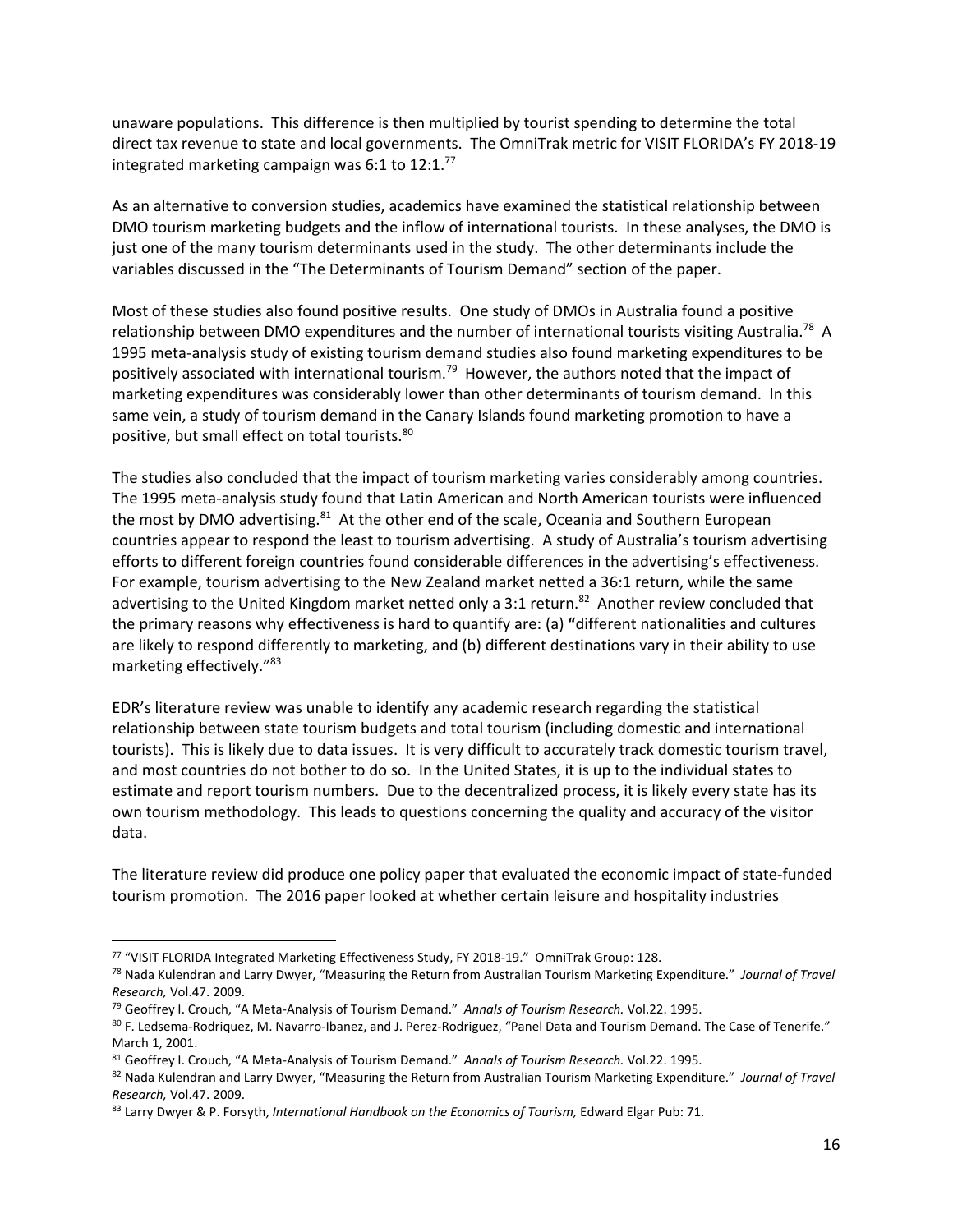benefited from state-funded tourism promotion.<sup>84</sup> The policy paper included promotional expenditures from 48 states over 39 years. The study found a positive, but very weak, relationship between the variables. The study concluded that for every \$1 million increase in state tourism promotion spending, there was only \$20,000 in added revenue for the accommodations industry.

<sup>84</sup> Dr. Michael Hicks and Michael D. LaFaive, "An Analysis of State‐Funded Tourism Promotion." *Mackinac Center For Public Policy.* November 1, 2016.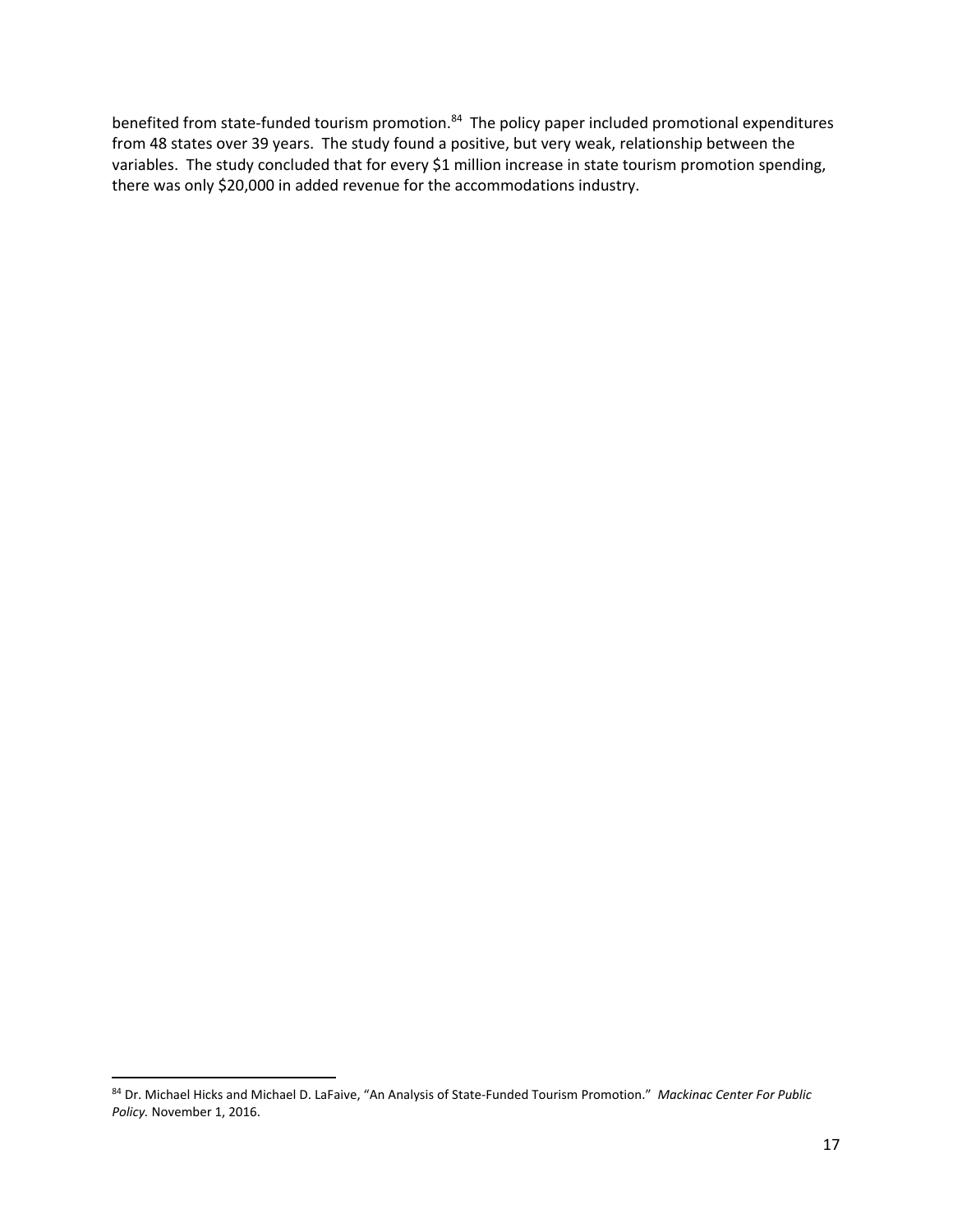# STATE DMOs ADAPT TO THE COVID‐19 PANDEMIC

While the on-going COVID-19 pandemic has affected many segments of the US economy, it has impacted the tourism industry the most.<sup>85</sup> In this regard, Florida's tourism-sensitive economy is particularly vulnerable to the longer‐term effects of the pandemic. Previous economic studies of disease outbreaks have shown that it can take as much as 12 to 15 months *after* the outbreak ends for tourism to return to pre‐disease levels. The magnitude of this event is greater. The total number of tourists declined ‐60.3 percent from the prior year in the second quarter of 2020. After that breathtaking decline, tourism in the third quarter managed to recover to 35.4 percent of the prior year's level, buttressed by the stronger than anticipated number of domestic visitors travelling by car. Several industry groups have already predicted that it will take at least two years to reach recovery from this pandemic. Current expectations are that leisure driving vacations will recover first, and then—in order—business travel, domestic air travel, and international travel.

VISIT FLORIDA, Florida's official Destination Marketing Organization (DMO), and DMOs in other states market to international and out‐of‐state domestic visitors, both business and leisure travelers. They promote the destinations, amenities, events, natural resources and experiences unique to their individual states. Some DMOs conduct extensive research to guide their marketing efforts. The mission of these DMOs is to stimulate and capture the demand for travel, tailoring their marketing to existing conditions. This is especially important in the current environment.

A recent report from Skift Research and McKinsey & Company on the status of the travel industry offered insights and proposals, many of which are applicable to State DMOs.<sup>86</sup> The report noted that "travelers are keen to travel but are restrained in the leisure space by the inability to do anything meaningful at the destination, due to necessary public health measures and safety precautions, such as quarantines, closures, and other restrictions." Business travelers may be further limited by corporate

https://www.nytimes.com/2020/11/16/nyregion/nyc-tourism-

<sup>85</sup> In early September, the U.S. Travel Association reported that the World Travel and Tourism Council (WTTC) "estimates that the U.S. economy will lose \$155 billion in 2020 due to the falloff in international inbound travel—a staggering \$425 million per day. International visitor spending in the U.S. for the year could potentially drop 79%." As a result, an estimated "nearly 12.1 million jobs in the U.S. supported by travel and tourism are at risk of being lost in a "worst case" scenario mapped out by WTTC economic modelling." Szyf, Aaron. "By the Numbers: World Travel and Tourism Council Releases 2020 Estimate of International Inbound Travel Spending Losses for U.S. Economy." U.S. Travel Association, September 2, 2020.

https://www.ustravel.org/news/numbers-world-travel-and-tourism-council-releases-2020-estimate-international-inboundtravel

The New York Times reported in November that "(t)he pandemic triggered a free‐fall in tourism to New York City, one of the world's most popular destinations. A new forecast predicts that the influx of tourists will not fully rebound for at least four years, a somber assessment that reflects one of the biggest challenges to the city's recovery." The city's tourism promotion agency projects that in 2020, the city is likely to reach just one‐third of last year's visitor totals. McGeehan, Patrick. "Tourism, Engine for N.Y.C. Economy, May Not Fully Recover Until 2025." November 16, 2020

covid.html?action=click&module=Top%20Stories&pgtype=Homepage

As for Florida, the Economic Estimating Conference expects a continued contraction in Fiscal Year 2020‐21, with a projected overall decline of ‐16.4 percent from the already suppressed Fiscal Year 2019‐20 level. *Conference Results,* November 20, 2020: http://edr.state.fl.us/Content/conferences/fleconomic/index.cfm

<sup>86 &</sup>quot;The Travel Industry Turned Upside Down: Insights, Analysis and Actions for Travel Executives." Skift Research and McKinsey & Company, September 2020: 7, 58.

https://www.mckinsey.com/~/media/mckinsey/industries/travel%20transport%20and%20logistics/our%20insights/the%20trav el%20industry%20turned%20upside%20down%20insights%20analysis%20and%20actions%20for%20travel%20executives/the‐ travel‐industry‐turned‐upside‐down‐insights‐analysis‐and‐actions‐for‐travel‐executives.pdf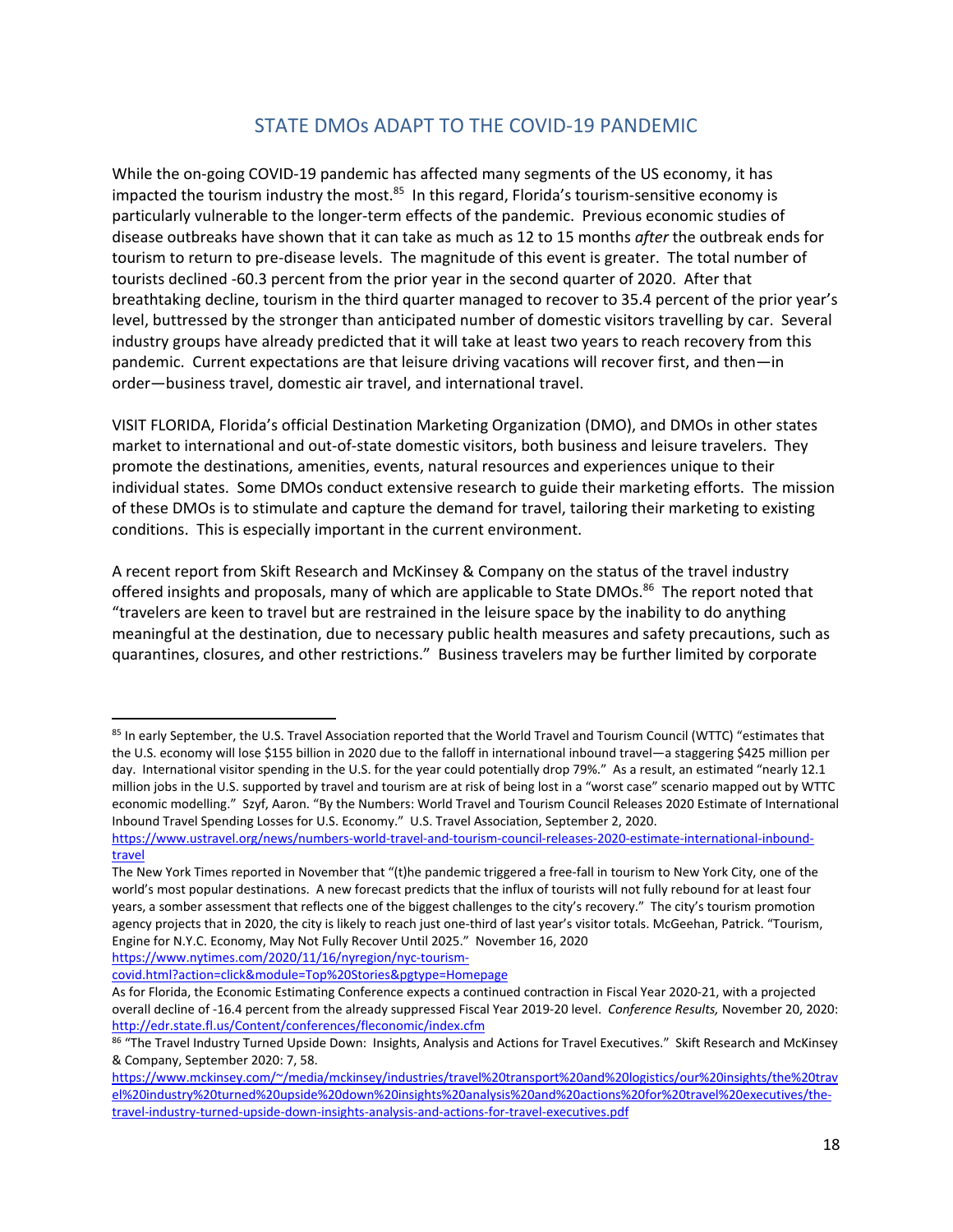travel policies developed in response to the pandemic that reflect the company's focus on its duty‐of‐ care obligations to employees.

Until the travel economy recovers, the report suggests the industry pursue emerging opportunities in tourism. For example, in‐state, drive‐to "nearby vacations" in out‐door venues are a substitute for out‐ of‐state and international travel. Additionally, "the working‐from‐anywhere trend has the potential to blur permanently the lines between leisure and business travel." These digital nomads and "bleisure" travelers<sup>87</sup> are a growth market opportunity for facilities designed for or adapted to extended-stays, provided the traveler's health safety concerns are addressed.

Finally, the report recommends that marketers understand customers as microsegments, not monoliths, especially in an environment of diminished demand. The report suggests that micro-segmentation has value in forecasting and stimulating demand, as well as informing commercial and marketing strategies.

Another recent report suggests governments "reimagine their role in the tourism sector in the context of COVID-19."88 For example, governments should establish a "tourism nerve center" comprised of public and private interests to address travel themes, to include the protection of the tourism workforce and travelers. Another role for government is to ensure transparent, consistent communication on travel protocols, which would reduce confusion regarding the various safety measures in place across the tourism industry.

#### **State Destination Marketing Organization Adaptations**

State policy responses regarding business and visitor restrictions have evolved with the progression of the pandemic and emerging therapies. The initial response focused on lockdowns of non‐essential services that gradually gave way to the relaxation of restrictions. With the resurgence of coronavirus across the United States, the responses have varied from the re‐imposition of lockdowns to selective restrictions on commercial and social activity and travel.<sup>89</sup>

State DMOs have adapted to these policies, primarily by providing safety guidance to travelers and information on any local travel restrictions to out-of-state visitors.<sup>90</sup> The guidance ranges from

<sup>87 &</sup>quot;Bleisure" travel is when a business trip is extended enjoy leisure activities at or near the destination. With the current decrease in business travel, a new version of bleisure travel is emerging. For example, families are using reconfigured hotels for remote work and school. *See* Wallin, Bruce. "How the death of business travel will change your next vacation." National Geographic, October 1, 2020. https://www.nationalgeographic.com/travel/2020/10/is-business-travel-a-thing-of-thepast/#close

<sup>88</sup> Margaux Constantin, Steve Saxon, and Jackey Yu (2020) "Reimagining the \$9 trillion tourism economy—what will it take?" McKinsey & Company, August 5, 2020

https://www.mckinsey.com/industries/travel-logistics-and-transport-infrastructure/our-insights/reimagining-the-9-trilliontourism‐economy‐what‐will‐it‐take#

*Also see* "To Recovery & Beyond: The Future of Travel & Tourism in the Wake of COVID‐19." a report for the World Travel and Tourism Council by Oliver Wyman Management Consulting. September 27, 2020. https://wttc.org/Research/To-Recovery-Beyond

For a review of initial policy responses to address the downturn in tourism by other countries, *see* "Tourism Policy Responses to the Coronavirus (COVID 19)." The Organization for Economic Co-operation and Development (OECD), June 2, 2020.

https://www.oecd.org/coronavirus/policy‐responses/tourism‐policy‐responses‐to‐the‐coronavirus‐covid‐19‐6466aa20/

<sup>89</sup> CNN periodically updates a compilation of current state travel restrictions. See https://www.cnn.com/travel/article/us-statetravel‐restrictions‐covid‐19/index.html

<sup>90</sup> EDR reviewed the websites for the official State Tourism Agencies for the nineteen states that had more than \$20 billion in spending by domestic and international travelers in 2018. The source for the spending data was retrieved from U.S. Travel Association. "Economic Impact Map (2018)." https://www.ustravel.org/economic-impact#ak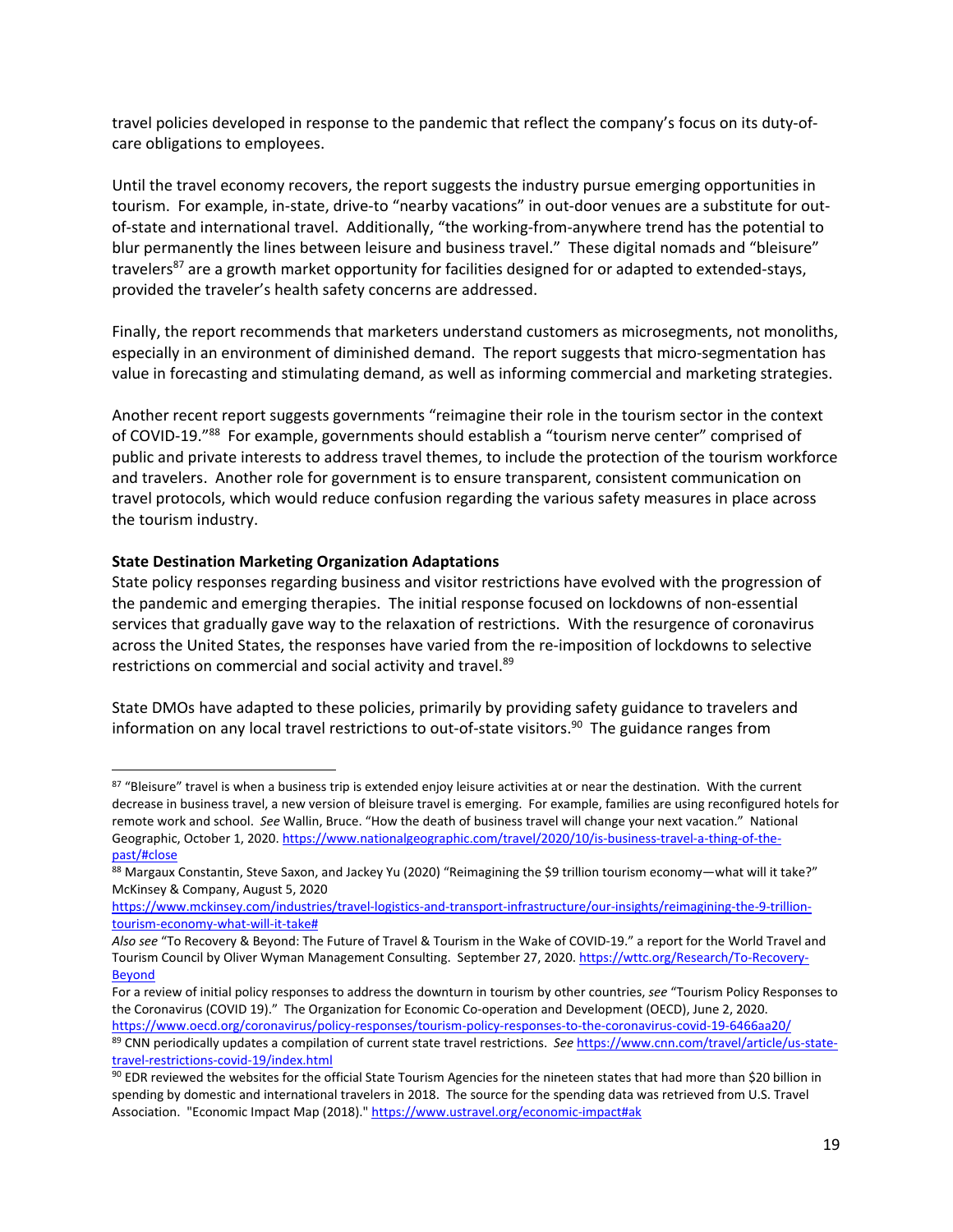recommending best practices (masking in public settings, social distancing, self-quarantining, etc.<sup>91</sup>) to posting state-specific requirements regarding visitor registration, testing and quarantining.<sup>92</sup> Most have continued to promote in‐state destinations, highlighting outdoor activities and road trips.

Florida and California are actively targeting in‐state travelers, with the goal of generating tourist activity that, in other times, may have been exported to other states or countries. VISIT FLORIDA has implemented an In-State Rebound Campaign ("Live here. Love here. Explore here.") to "remind Floridians that their home state offers world‐class tourism opportunities that most people travel far distances to experience."<sup>93</sup> VISIT California's in-state travel promotion ("Calling All Californians") is designed to "inspire California residents who are ready to travel to take a 'state-cation' and travel safely in an effort to help jump-start the state's economy." <sup>94</sup> Using a slightly different approach, NYC & Company, the official DMO and convention and visitors bureau for the five boroughs of New York City, has initiated its "Staycation Guide" to promote in-city excursions for residents.<sup>95</sup>

At least one state has already begun explicitly targeting interstate travelers. VISIT FLORIDA's Domestic Rebound Campaign ("The power of a Florida vacation") is intended to "inspire travel to Florida by making people believe that vacations are worth taking."<sup>96</sup> California is preparing for the near future with its "See You Soon" campaign, which "encourages travelers to visit when appropriate."<sup>97</sup>

## **The Future**

It is expected that State DMOs will continue to develop strategies to encourage or capture what remains of the travel economy, recognizing "that the pandemic trajectory and macroeconomic indicators are the core drivers of demand recovery." <sup>98</sup> Bearing this in mind, Florida's Economic Estimating Conference expects a continued contraction during FY 2020-21, with a projected overall decline of -16.4 percent from the already suppressed FY 2019-20 level. Even nascent recovery in this industry is strongly linked to the widespread distribution of a vaccine. As the Conference expects an effective vaccine to be widely deployed by the end of FY 2020‐21, the growth rate surges thereafter, albeit from an extremely low level. The new forecast levels never exceed pre‐pandemic forecast levels, but come close towards the end of the ten‐year forecast horizon.

  $91$  In November 2020, at least four states recommend visitors quarantine upon arrival in the state: ID, PA, WA and WS.

 $92$  In November 2020, some cities and most states on the NE Atlantic coast, as well as AK, HI, NM, and OH have imposed some degree of registration, testing and quarantine for visitors from specified states and countries.

<sup>93</sup> https://www.visitflorida.org/resources/crisis-preparation/covid-19-resources-and-information-for-businesses/reboundcampaigns/

<sup>94</sup> https://industry.visitcalifornia.com/partner-opportunities/campaigns/calling-all-californians A parallel campaign includes "California Road Trip Republic."https://industry.visitcalifornia.com/partner‐ opportunities/campaigns/california‐roadtrip‐republic

<sup>95</sup> https://www.nycgo.com/staycation-guides/

<sup>96</sup> https://www.visitflorida.org/resources/crisis-preparation/covid-19-resources-and-information-for-businesses/reboundcampaigns/

<sup>97</sup> https://industry.visitcalifornia.com/partner-opportunities/campaigns/see-you-soon

<sup>98 &</sup>quot;The Travel Industry Turned Upside Down: Insights, Analysis and Actions for Travel Executives." Skift Research and McKinsey & Company, September 2020: 59.

https://www.mckinsey.com/~/media/mckinsey/industries/travel%20transport%20and%20logistics/our%20insights/the%20trav el%20industry%20turned%20upside%20down%20insights%20analysis%20and%20actions%20for%20travel%20executives/the‐ travel‐industry‐turned‐upside‐down‐insights‐analysis‐and‐actions‐for‐travel‐executives.pdf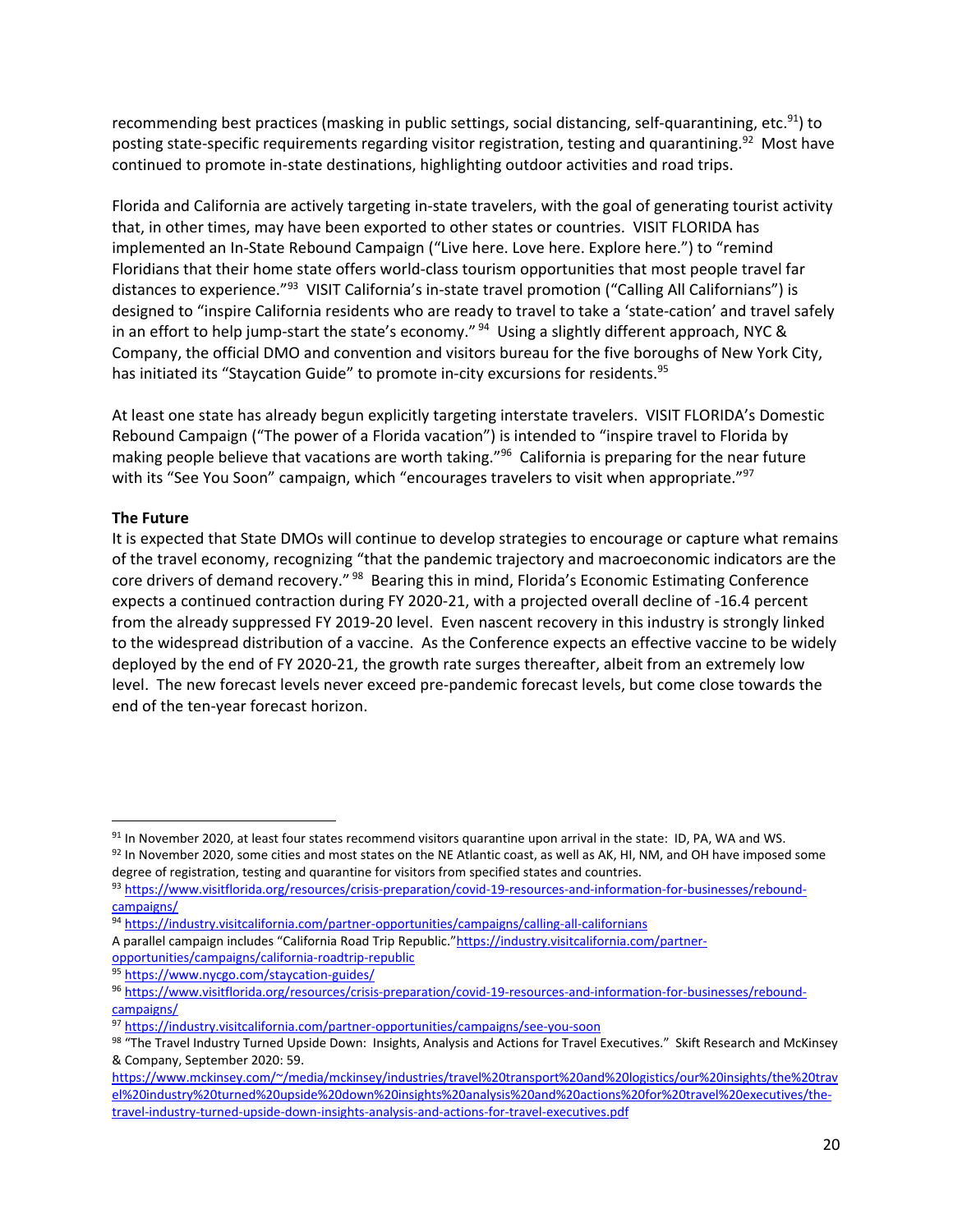# **METHODOLOGY**

As previously discussed, there are many determinants of tourism demand, some of which have little or no relationship to marketing. As most tourists are risk adverse, a primary motivator for selecting a travel destination may be returning to a destination that is known. VISIT FLORIDA acknowledges this in its VISIT FLORIDA Direct Influencer Study, which indicates that an average 70 percent of respondents in the 2015‐16, 2016‐17, 2017‐18 and 2018‐19 fiscal years reported that a previous trip to Florida influenced their travel decisions.

As part of its methodology for this analysis, EDR allocated all out‐of‐state tourists during the review period to the different determinants of tourism demand, including VISIT FLORIDA. To do this, EDR first relied on VISIT FLORIDA's Direct Influencer Study.<sup>99</sup> The Study asks respondents to identify the factors that influenced their decisions to visit Florida, which allows EDR to distinguish tourists who were influenced by marketing from those who were influenced by other non-marketing related influencers. [See Table below.] The resulting percentages were used to allocate the visitors between the two classes of influencers. Important non‐marketing related influencers include visiting friends and family (VFR); travel related to a hobby, pastime or passion, "bleisure" travel, and vacations in connection with a cruise using a Florida port. Important marketing influencers include VISIT FLORIDA, local DMOs for specific Florida locations, and theme parks.

| VISIT FLORIDA Direct Influencer Study Results 2013-2019                                           |        |               |        |        |                                 |        |
|---------------------------------------------------------------------------------------------------|--------|---------------|--------|--------|---------------------------------|--------|
| Direct VISIT FLORIDA Influencers                                                                  | 2013   | 2014          |        |        | 2015-16 2016-17 2017-18 2018-19 |        |
| The VISIT FLORIDA Website                                                                         | 4.46%  | 4.47%         | 4.61%  | 5.32%  | 5.23%                           | 5.32%  |
| A Stop at an Official Florida Welcome Center on a previous trip to Florida                        | 4.69%  | 3.80%         | 4.30%  | 4.96%  | 4.65%                           | 4.49%  |
| A VISIT FLORIDA publication                                                                       | 4.18%  | 3.37%         | 4.01%  | 4.56%  | 4.66%                           | 4.28%  |
| VISIT FLORIDA social media                                                                        | 3.83%  | 3.45%         | 4.48%  | 4.96%  | 4.83%                           | 4.89%  |
| VISIT FLORIDA radio, TV, online, magazine/newspaper ad, not destination specific                  | 4.11%  | 3.51%         | 4.20%  | 4.50%  | 4.50%                           | 4.41%  |
| A sweepstakes/contest by VISIT FLORIDA heard or seen on radio, TV, or online                      | 2.90%  | 2.89%         | 3.25%  | 3.70%  | 4.12%                           | 3.57%  |
| Other Influencers                                                                                 | 2013   | 2014          |        |        | 2015-16 2016-17 2017-18 2018-19 |        |
| A previous trip to Florida                                                                        | 12.88% | 14.44%        | 11.13% | 9.15%  | 8.40%                           | 9.69%  |
| Have family or friends to visit                                                                   |        | 10.18% 10.29% | 8.71%  | 7.66%  | 7.06%                           | 7.75%  |
| Any advertising for a specific FL theme park                                                      | 6.73%  | 6.96%         | 6.72%  | 6.05%  | 5.94%                           | 6.19%  |
| Information from the Internet other than VISIT FLORIDA                                            | 6.07%  | 7.27%         | 6.24%  | 5.71%  | 5.63%                           | 5.48%  |
| A hobby, pastime, or passion followed (golf, nature, small towns, spring training)                | 6.42%  | 6.38%         | 5.79%  | 5.44%  | 5.72%                           | 5.89%  |
| Information about special events or festivals in FL                                               | 4.69%  | 5.59%         | 5.61%  | 5.59%  | 5.24%                           | 5.48%  |
| Any advertising for a specific FL location, excluding theme parks                                 | 5.29%  | 5.47%         | 5.66%  | 5.43%  | 5.30%                           | 5.75%  |
| A travel article in a newspaper or magazine about a FL vacation experience                        | 4.30%  | 4.26%         | 4.40%  | 4.73%  | 4.88%                           | 4.72%  |
| Any information from social media                                                                 | 4.84%  | 4.78%         | 5.82%  | 5.47%  | 5.52%                           | 5.32%  |
| The vacation in Florida was in connection with a cruise using FL port                             | 4.34%  | 3.95%         | 4.17%  | 4.54%  | 4.83%                           | 4.62%  |
| The recommendation of a travel agent                                                              | 3.52%  | 3.43%         | 3.80%  | 4.25%  | 4.62%                           | 4.24%  |
| Brochures obtained at consumer trade shows                                                        | 3.33%  | 2.93%         | 3.78%  | 4.11%  | 4.44%                           | 4.13%  |
| Went on a business trip that was extended into a vacation                                         | 3.25%  | 2.76%         | 3.35%  | 3.86%  | 4.43%                           | 3.78%  |
|                                                                                                   |        |               |        |        |                                 |        |
| <b>Marketing Related Influencers</b>                                                              | 55.12% | 54.49%        | 58.66% | 60.36% | 60.07%                          | 59.30% |
| <b>Non-Marketing Related Influencers</b><br>41.34%<br>39.64%<br>44.88% 45.51%<br>39.93%<br>40.70% |        |               |        |        |                                 |        |
| The VISIT FLORIDA Direct Influencer Study Converted to Fiscal Year in 2015-16                     |        |               |        |        |                                 |        |

<sup>99</sup> The 2018-19 VISIT FLORIDA Direct Influencer Study surveyed 1,068 domestic visitors, via the internet, who had visited Florida in the past year. Respondents were shown 19 information and influence sources that may have been used in planning their Florida vacations and asked to rate the importance of each source on their decisions to select Florida using a scale of 1‐5, where 5 indicates the source was "very important." While the Study has limitations, EDR used the survey results as a proxy to determine the annual number of visitors who were influenced by marketing efforts to visit the state of Florida. Since VISIT FLORIDA's survey methodology allows respondents to select more than one influencer, the responses were normalized to allow for only one response per respondent.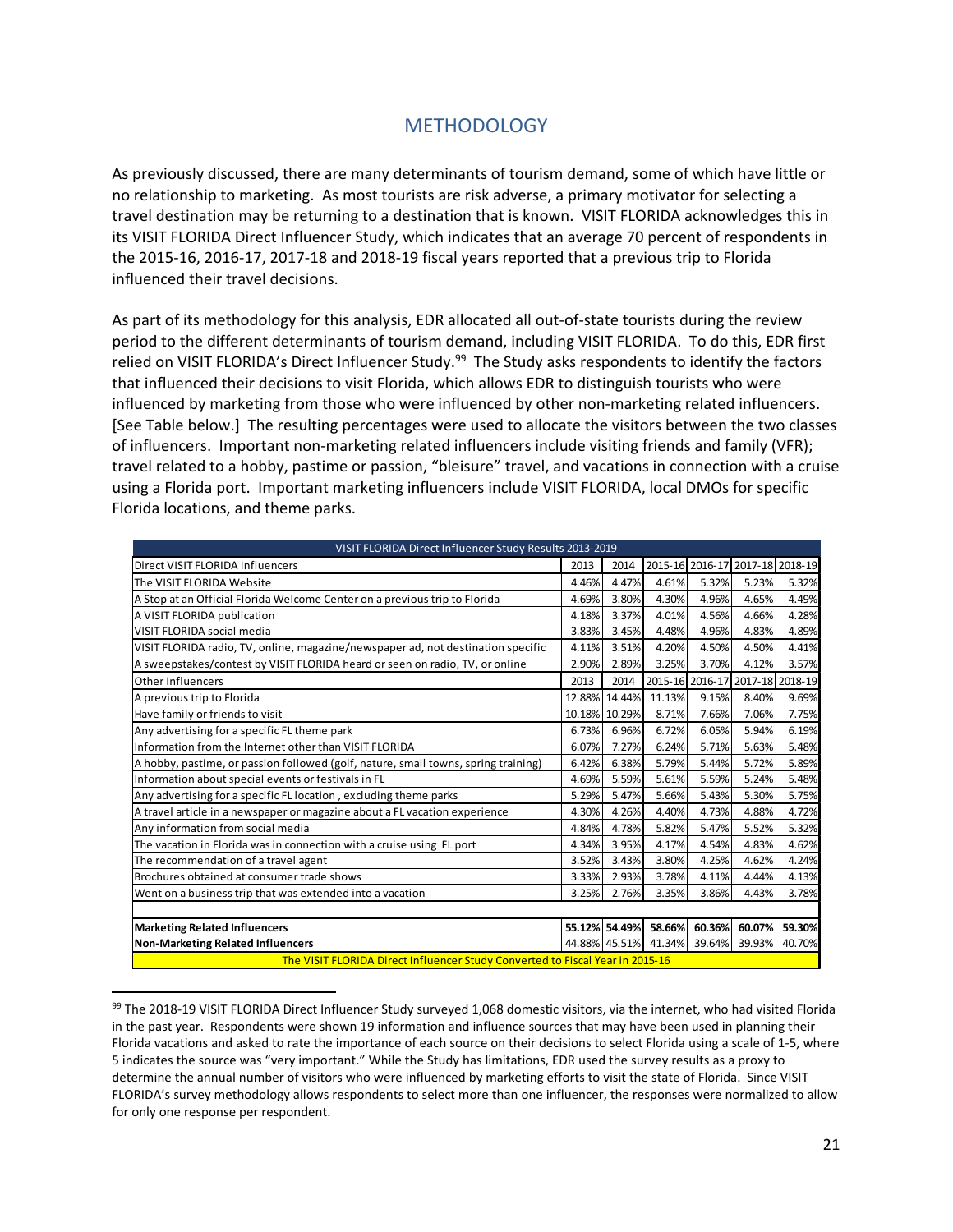## **Major Marketers of Florida Tourism**

The marketing-influenced tourists were then allocated among the entities whose major marketing efforts have been significant and sustained over time in Florida.<sup>100</sup> While many groups and individual businesses help to market the state as a tourist destination, the five major contributors identified below can be quantified in terms of marketing dollars spent. Because the analysis does not account for smaller or ad hoc marketing efforts, this represents the best case scenario for VISIT FLORIDA. The major contributors include local governments (or their designated DMOs); private entities in partnership with local governments and DMOs; VISIT FLORIDA; private entities in partnership with VISIT FLORIDA; and theme parks.

|                      | <b>Tourism Marketing by Source</b> |                      |                         |                                    |                    |                   |  |  |  |
|----------------------|------------------------------------|----------------------|-------------------------|------------------------------------|--------------------|-------------------|--|--|--|
|                      | <b>Local Public</b>                | <b>Local Private</b> |                         | Visit FL. Public Visit FL. Private | <b>Theme Parks</b> | Total             |  |  |  |
| 2016-17              | \$310,402,805                      | \$30,078,841         | 75,999,784<br>Ś.        | 128,575,649<br>Ś                   | \$264,343,949      | Ś<br>809,401,028  |  |  |  |
|                      | 38.35%                             | 3.72%                | 9.39%                   | 15.89%                             | 32.66%             | 100.00%           |  |  |  |
|                      |                                    |                      |                         |                                    |                    |                   |  |  |  |
|                      | <b>Local Public</b>                | <b>Local Private</b> | Visit FL. Public        | Visit FL. Private                  | <b>Theme Parks</b> | <b>Total</b>      |  |  |  |
| 2017-18              | \$326,078,147                      | \$31,597,823         | 75,999,152<br>Ś         | Ś<br>120,515,241                   | \$277,718,070      | Ś<br>831,908,432  |  |  |  |
|                      | 39.20%                             | 3.80%                | 9.14%                   | 14.49%                             | 33.38%             | 100.00%           |  |  |  |
|                      |                                    |                      |                         |                                    |                    |                   |  |  |  |
|                      | <b>Local Public</b>                | <b>Local Private</b> | Visit FL. Public        | Visit FL. Private                  | <b>Theme Parks</b> | <b>Total</b>      |  |  |  |
| 2018-19              | \$346,164,561                      | \$33,544,248         | 75,994,680<br>S         | 128,575,649<br>Ś                   | \$294,200,256      | Ŝ.<br>878,479,394 |  |  |  |
|                      | 39.40%                             | 3.82%                | 8.65%                   | 14.64%                             | 33.49%             | 100.00%           |  |  |  |
|                      |                                    |                      |                         |                                    |                    |                   |  |  |  |
|                      | <b>Local Public</b>                | <b>Local Private</b> | <b>Visit FL. Public</b> | Visit FL. Private                  | <b>Theme Parks</b> | Total             |  |  |  |
| <b>Total for all</b> | \$982,645,513                      | \$95,220,912         | \$227,993,616           | 377,666,539<br>Ś                   | \$836,262,275      | \$2,519,788,855   |  |  |  |
| three years          | 39.00%                             | 3.78%                | 9.05%                   | 14.99%                             | 33.19%             |                   |  |  |  |

## **Local Public Marketing**

Whether on their own or through designated DMOs, local governments promote travel destinations, attractions, and events in their areas. During Fiscal Years 2016‐17 through 2018‐19, local governments accounted for 39.0 percent or \$982.6 million of total tourism marketing expenditures. This was a slightly higher percentage than found in the 2018 report (37.7 percent).

The data for local government tourism marketing expenditures was obtained through EDR surveys of local DMOs. The EDR surveys requested expenditure data for the fiscal years under review. Respondents were asked to separate public from private funding in order to determine the amount of funds from public appropriations. Respondents were also given a list of 10 potential reasons why tourists visit the respondent's county and asked to rank them in order of importance, with beaches coming in as the highest‐ranked response.

## **Local and VISIT FLORIDA Private Marketing**

Private sector companies such as rental car agencies and hotels provided money to VISIT FLORIDA and local governments (or DMOs) to increase tourism promotion efforts. This may be in conjunction with

<sup>100</sup> The analysis did not attribute any tourists to the factors discussed in the "Broad Determinants of Tourism Demand" section, as these factors are difficult to estimate and the analysis was unable to locate any data on how they impact Florida‐specific tourism.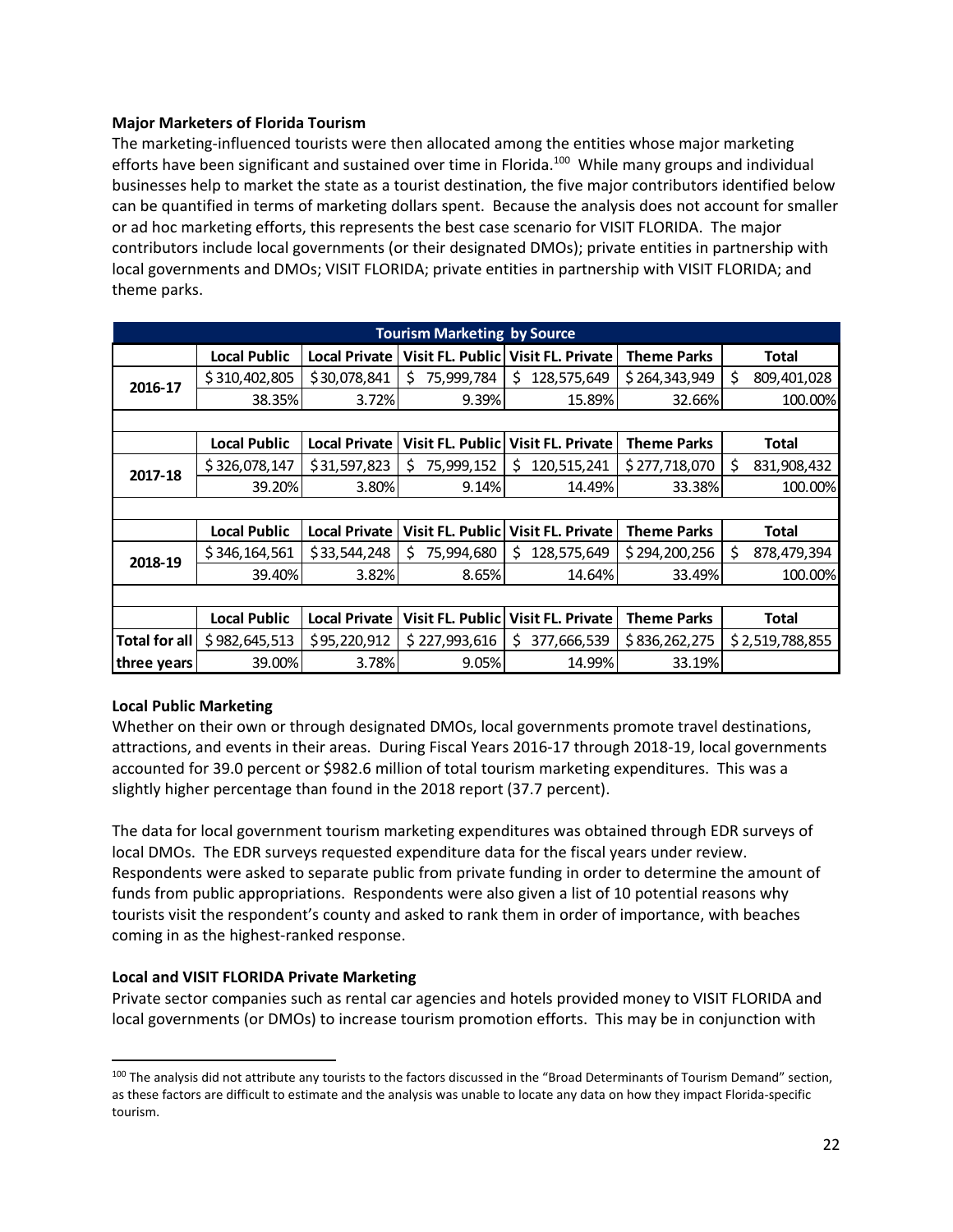cooperative advertising, promotional activities or another form of contribution. At the local level, private investment is much smaller than the local government investment, but at the state level, private contributions accounted for 62.4 percent of the combined public and private spending attributed to VISIT FLORIDA (\$228.0 million public plus \$377.7 million private, for a total of \$605.7 million)—despite the marked drop in private share and private funding since the 2018 report.

The VISIT FLORIDA private contributions were obtained directly from VISIT FLORIDA. The local private contributions were estimated using the EDR survey results from local tourism marketing agencies.

## **Theme Parks**

The theme park industry had annual admissions in Florida that exceeded 88 million in 2019.<sup>101</sup> The companies controlling these parks have a great interest in promoting not only their individual theme parks, but Florida in general.

EDR analysts projected that the three major theme park companies—Disney, Universal Studios, and Sea World—were responsible for \$836.3 million in marketing during the review period. This expenditure accounted for 33.2 percent of all major tourism marketing efforts in the state, not including the additional dollars that theme parks provided to VISIT FLORIDA, local governments and DMOs. This is a higher percentage than found in the 2018 analysis (30.0 percent).

EDR estimated the advertising expenditures of Florida's major theme parks by analyzing financial records from the companies' SEC filings; visitor data provided by the Global Attractions Attendance Report produced by the Themed Entertainment Association and the AECOM Economics Practice; and media reports on advertising contracts held by the theme parks.

## **Visitors Attributed to VISIT FLORIDA Marketing**

To develop the estimate of the number of visitors to credit to VISIT FLORIDA's own marketing efforts, EDR used the percentage of marketing dollars provided by VISIT FLORIDA's public appropriation relative to all other marketing sources. [See Table below.] Notably, the VISIT FLORIDA public share has dropped from nearly 9.8 percent in the 2018 analysis to slightly under 9.1 percent in the current analysis.

The visitors attributed to VISIT FLORIDA were further subdivided into international and domestic travelers. Visitor expenditures were calculated separately for each group to accommodate differences in spending patterns between domestic and international travelers.

Based on its share of total tourism advertising spend, VISIT FLORIDA is responsible for approximately 6.50, 6.75, and 6.67 million visitors during the 2016‐17, 2017‐18, and 2018‐19 fiscal years, respectively. The remaining marketing‐influenced visitors are attributable to the efforts of the four other major marketing contributors (local public, local private, VISIT FLORIDA private, and theme parks).

<sup>101</sup> "TEA/AECOM 2019 Theme Index and Museum Index: The Global Attractions Attendance Report 2019." *Themed Entertainment Association (TEA),* 2019: 35. https://aecom.com/wp-content/uploads/documents/reports/AECOM-Theme-Index-2019.pdf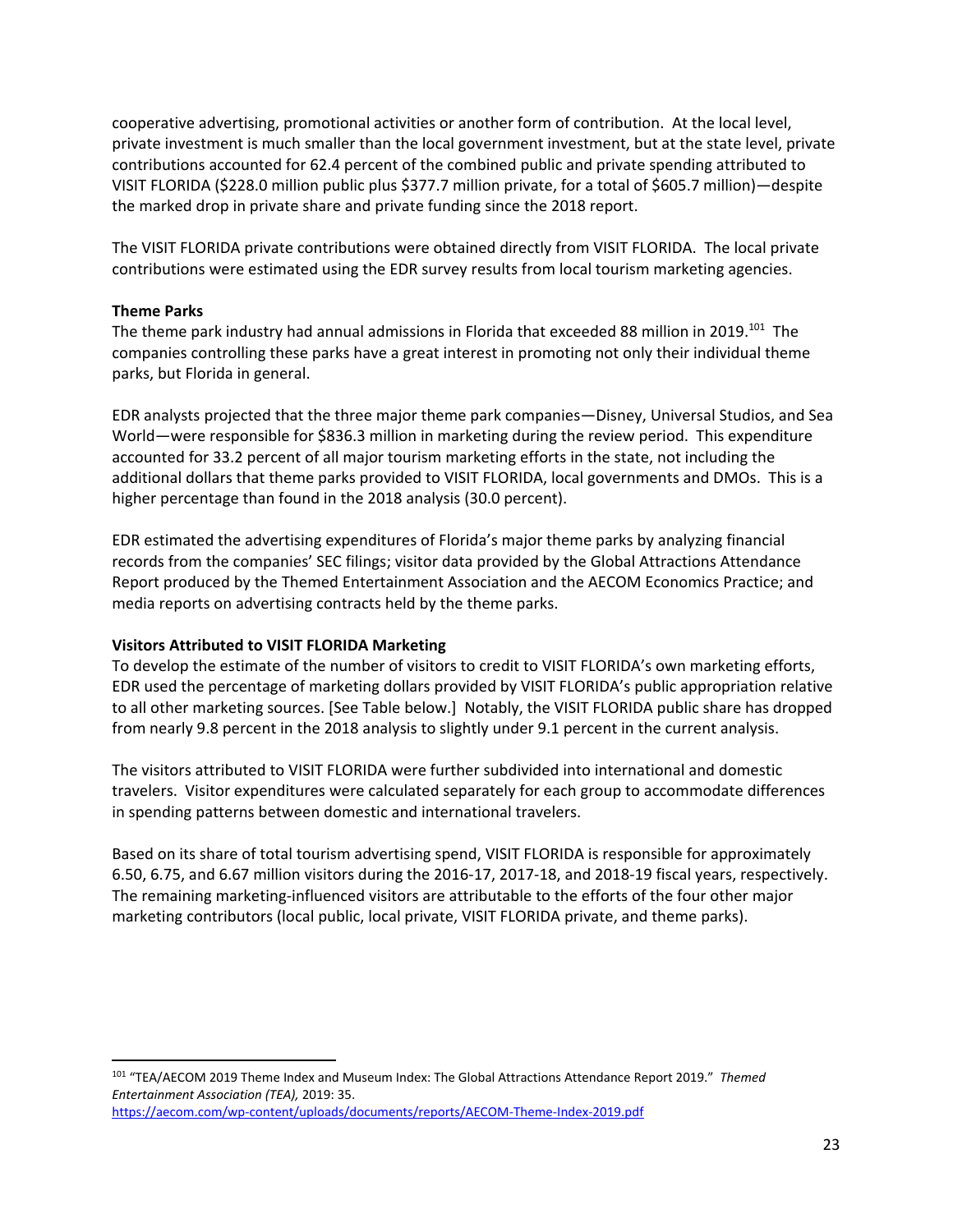#### **Florida Beaches as a Special Case**

One key determinant of tourism demand in Florida is its beaches. The analysis assigned a portion of all tourists and their spending to the beaches based on a methodology that relied on state beach restoration funding and VISIT FLORIDA's Visitor Studies.<sup>102</sup>

This analysis assumes that beach restoration is essential to maintaining Florida's beaches and that dollars spent on beach restoration functions as a form of marketing for the state. Without pristine, nationally-ranked beaches, Florida loses its appeal as a beach destination.<sup>103</sup> As such, the expenditures associated with beach visitors must be evaluated separately. While other state investments may serve a similar purpose, they have not been separately addressed in this report since they fulfill multiple functions for both residents and tourists. Those expenditures would be needed for residents, regardless of tourists.

VISIT FLORIDA's Florida Visitor Study includes information regarding activities visitors undertook while visiting the state. EDR used this activity data to establish an estimate of the number of visitors who come to Florida for beach-related activities and the corresponding expenditures associated with that activity. During calendar years 2017 through 2019, it is estimated that 21.3 percent of all domestic visitor tourism spending was attributable to beach activities while visiting Florida. That is not to say that the spending occurred in and around Florida's beaches, but that a portion of the overall trip was induced by the beaches.

This analysis assumes that not all visitors to the state come as a result of marketing efforts. Some beach visitors come for reasons other than seeing an advertisement. To gauge the number of visitors who visit Florida's beaches as a result of marketing efforts, EDR applied the percentage described above to the number of marketing-related visitors for each year. The total spending amount (both domestic and international) was then subtracted from the amount attributed to VISIT FLORIDA.

| Visitors and Spending Attributable to Beaches                                                                              |         |         |                                          |                   |               |         |                               |  |  |
|----------------------------------------------------------------------------------------------------------------------------|---------|---------|------------------------------------------|-------------------|---------------|---------|-------------------------------|--|--|
| 2016<br>2018<br>2019<br>2017<br>2013<br>2014<br>2015                                                                       |         |         |                                          |                   |               |         |                               |  |  |
| Domestic Beach Spending Activity %                                                                                         | 22.45%  | 22.01%  | 19.88%                                   | 20.45%            | 21.13%        | 21.85%  | 21.05%                        |  |  |
|                                                                                                                            |         |         |                                          |                   |               |         |                               |  |  |
| Beach Restoration Share of Ad. Related Visitors                                                                            | 264.942 | 378.311 | 522.224                                  | 596.294           | 605.871       | 676.892 | 490.828                       |  |  |
| Beach Restoration Total Domestic Spending<br>$$153,779,708$ $$225,654,123$<br>$$297,404,483$ $$349,604,318$ $$355,673,206$ |         |         |                                          |                   |               |         | $$402,092,288$ $$304,143,497$ |  |  |
| Beach Restoration Total International Spending                                                                             |         |         | 55,429,513   \$72,165,909   \$85,957,061 | $$78,557,463$ $$$ | 81,026,756 \$ |         | 80.961.886 St 61.456.858      |  |  |

## **VISIT FLORIDA Final Results**

In summary, 9.05 percent of all marketing-influenced tourists in Florida was attributed to VISIT FLORIDA. This amounted to an estimated 17.57 million domestic out‐of‐state tourists and 2.35 million international tourists being credited to VISIT FLORIDA's marketing efforts over the review period. The study then estimated total visitor spending by multiplying the total number of tourists for each group by the average spending data for that group. The average domestic tourist spent \$162.00 dollars a day and stayed 4.20 nights. The average international tourist spent \$97.50 dollars a day and stayed 11.06 nights in Florida. The total visitor spending number was then reduced to account for beach-related activities, which reduced visitor spending attributed to VISIT FLORIDA to \$4.241, \$4.382, and \$4.443 billion in fiscal

<sup>102</sup> The Florida Visitor Study evaluates data on the travel patterns of Florida residents and domestic and overseas visitors. VISIT FLORIDA obtains domestic travel data primarily from D.K. Shifflet & Associates while international travel data is primarily obtained from the U.S. Department of Commerce's International Trade Administration.

<sup>103</sup> *See* Klein, Yehuda and Jeffrey Osleeb, "Determinants of Coastal Tourism: A Case Study of Florida Beach Counties." *Journal of Coastal Research* (2010) 26(6).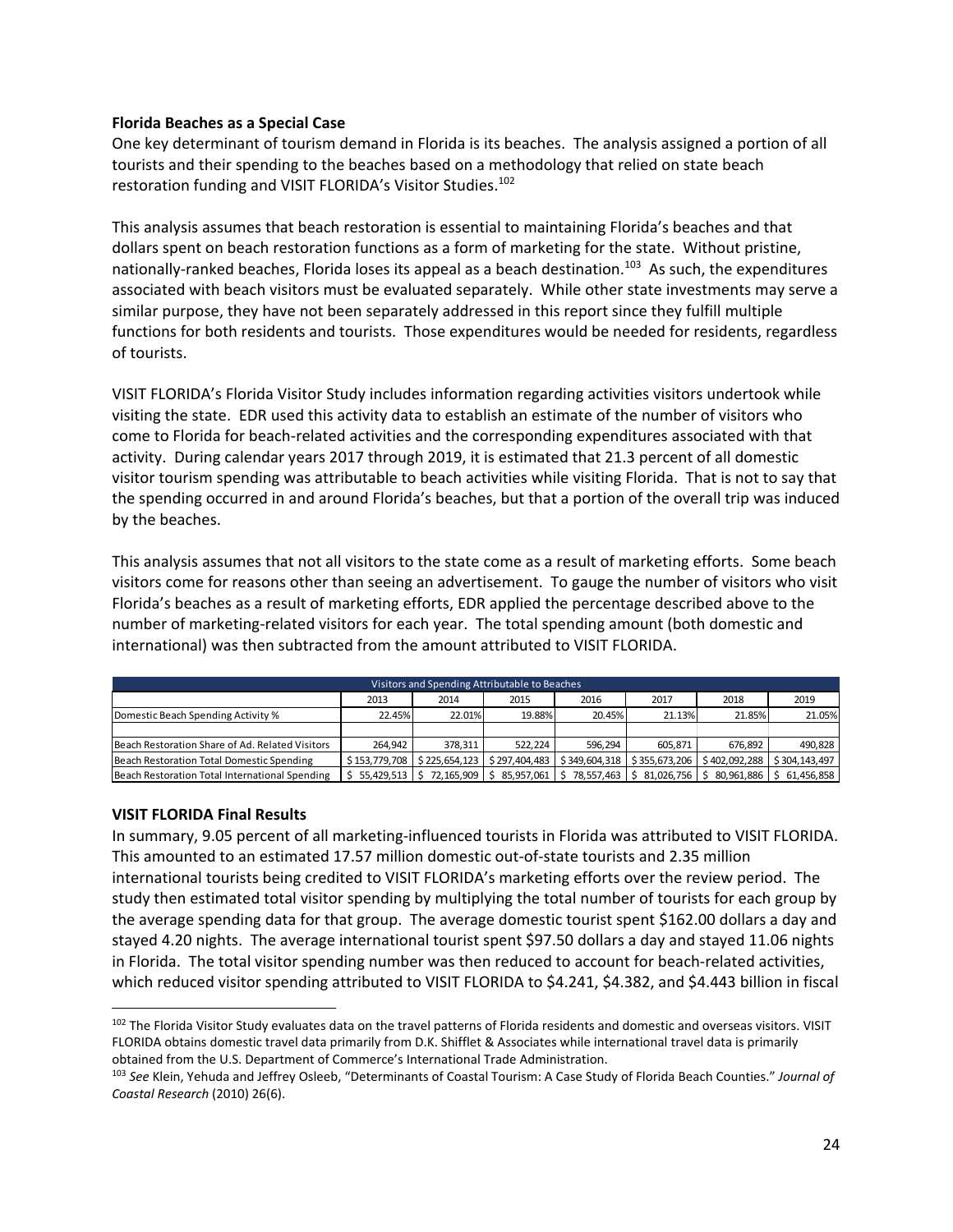years 2016‐17, 2017‐18 and 2018‐19 respectively. These amounts became the inputs into the Statewide Model.

| Visitors and Spending Attributable to VISIT FLORIDA's Public Marketing Spend |                    |                    |                    |                    |                    |                    |  |  |  |  |  |
|------------------------------------------------------------------------------|--------------------|--------------------|--------------------|--------------------|--------------------|--------------------|--|--|--|--|--|
| 2013-14<br>2018-19<br>2017-18<br>2016-17<br>2014-15<br>2015-16               |                    |                    |                    |                    |                    |                    |  |  |  |  |  |
| <b>Total Visitors</b>                                                        | 5,203,712          | 5,785,647          | 5,981,041          | 6,494,637          | 6,751,887          | 6,674,242          |  |  |  |  |  |
| <b>Domestic Visitors</b>                                                     | 4,373,694          | 4,921,023          | 5,166,932          | 5,684,833          | 5,961,277          | 5,925,047          |  |  |  |  |  |
| <b>International Visitors</b>                                                | 830.018            | 864.624            | 814.109            | 809.803            | 790.611            | 749,195            |  |  |  |  |  |
| <b>Total Spending</b>                                                        | \$3,850,362,093.80 | \$4,059,636,051.61 | \$3,934,167,807.55 | \$4,241,139,458.81 | \$4,382,407,853.66 | \$4,443,297,996.38 |  |  |  |  |  |
| Domestic Spending                                                            | \$2,873,005,967.46 | \$3,111,438,270.23 | \$3,133,482,879.43 | \$3,457,883,793.07 | \$3,608,317,083.95 | \$3,696,947,863.91 |  |  |  |  |  |
| International Spending                                                       | 977,356,126.34     | 948, 197, 781. 37  | 800,684,928.12     | 783,255,665.73     | 774,090,769.72     | 746,350,132.48     |  |  |  |  |  |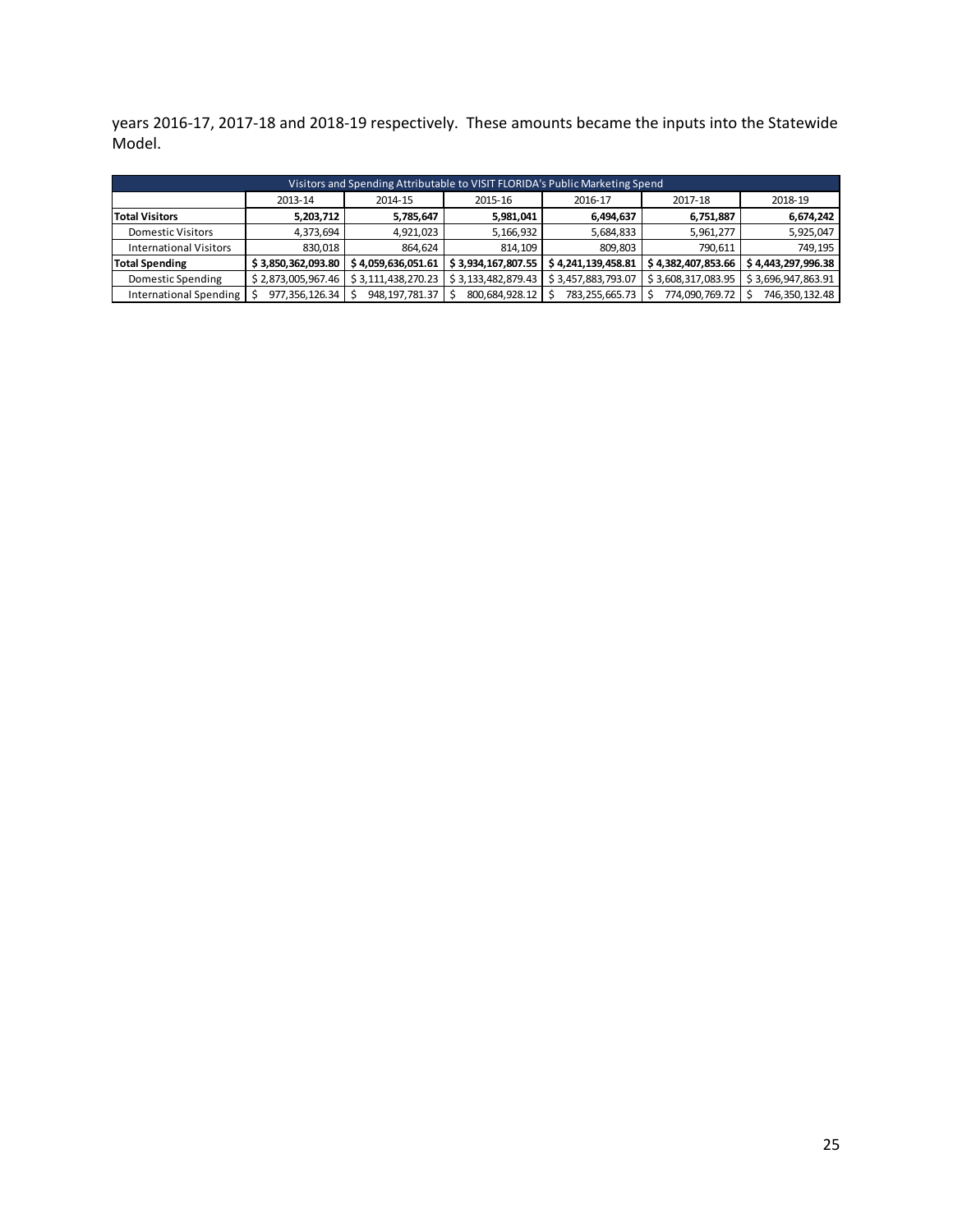# THE STATEWIDE MODEL

## **Statewide Model**

EDR used the Statewide Model to estimate the return‐on‐investment for VISIT FLORIDA. The Statewide Model is a dynamic computable general equilibrium (CGE) model that simulates Florida's economy and government finances.104 The Statewide Model is enhanced and adjusted each year to reliably and accurately model Florida's economy. These enhancements include updating the base year the model uses as well as adjustments to how the model estimates tax collections and distributions*.* 105

Among other things, the Statewide Model captures the indirect and induced economic activity resulting from the direct program effects. This is accomplished by using large amounts of data specific to the Florida economy and fiscal structure. Mathematical equations<sup>106</sup> are used to account for the relationships (linkages and interactions) between the various economic agents, as well as likely responses by businesses and households to changes in the economy.<sup>107</sup> The model also has the ability to estimate the impact of economic changes on state revenue collections and state expenditures in order to maintain a balanced budget by fiscal year.

When using the Statewide Model to evaluate economic programs, the model is shocked $108$  using static analysis estimates of the initial or direct effects attributable to the programs funded by the state. In this analysis, the annual direct effects (shocks) of the program took the form of:

- Removal of the program funding from the state budget.
- Removal of expenditures attributable to visitors.

After the direct effects are developed and estimated, the model is then used to estimate the additional—indirect and induced—economic effects generated by the program. This includes the supply-side responses to tourism activity, where the supply-side responses are changes in investment and the demand for labor arising from that activity. Indirect effects are the changes in employment, income, and output by local supplier industries that provide goods and services to support the direct economic activity. Induced effects are the changes in spending by households whose income is affected by the direct and indirect activity.

All of these effects can be measured by changes (relative to the baseline) in the following outcomes:

State government revenues and expenditures

<sup>&</sup>lt;sup>104</sup> The statewide economic model was developed using GEMPACK software with the assistance of the Centre of Policy Studies (CoPS) at Monash University (Melbourne, Australia).

<sup>105</sup> Reports prior to January 1, 2017 have 2009 as the base year. Reports as of January 1, 2017 have 2011 as the base year.

 $106$  These equations represent the behavioral responses to economic stimuli – that is, to changes in economic variables.  $107$  The business reactions simulate the supply-side responses to the new activity (e.g., changes in investment and labor demand).

<sup>&</sup>lt;sup>108</sup> In economics, a shock typically refers to an unexpected or unpredictable event that affects the economy, either positive or negative. In this regard, a shock refers to some action that affects the current equilibrium or baseline path of the economy. It can be something that affects demand, such as a shift in the export demand equation; or, it could be something that affects the price of a commodity or factor of production, such as a change in tax rates. In the current analysis, a counter-factual shock is introduced to remove the impact of the program (tourist-related spending) in the economy.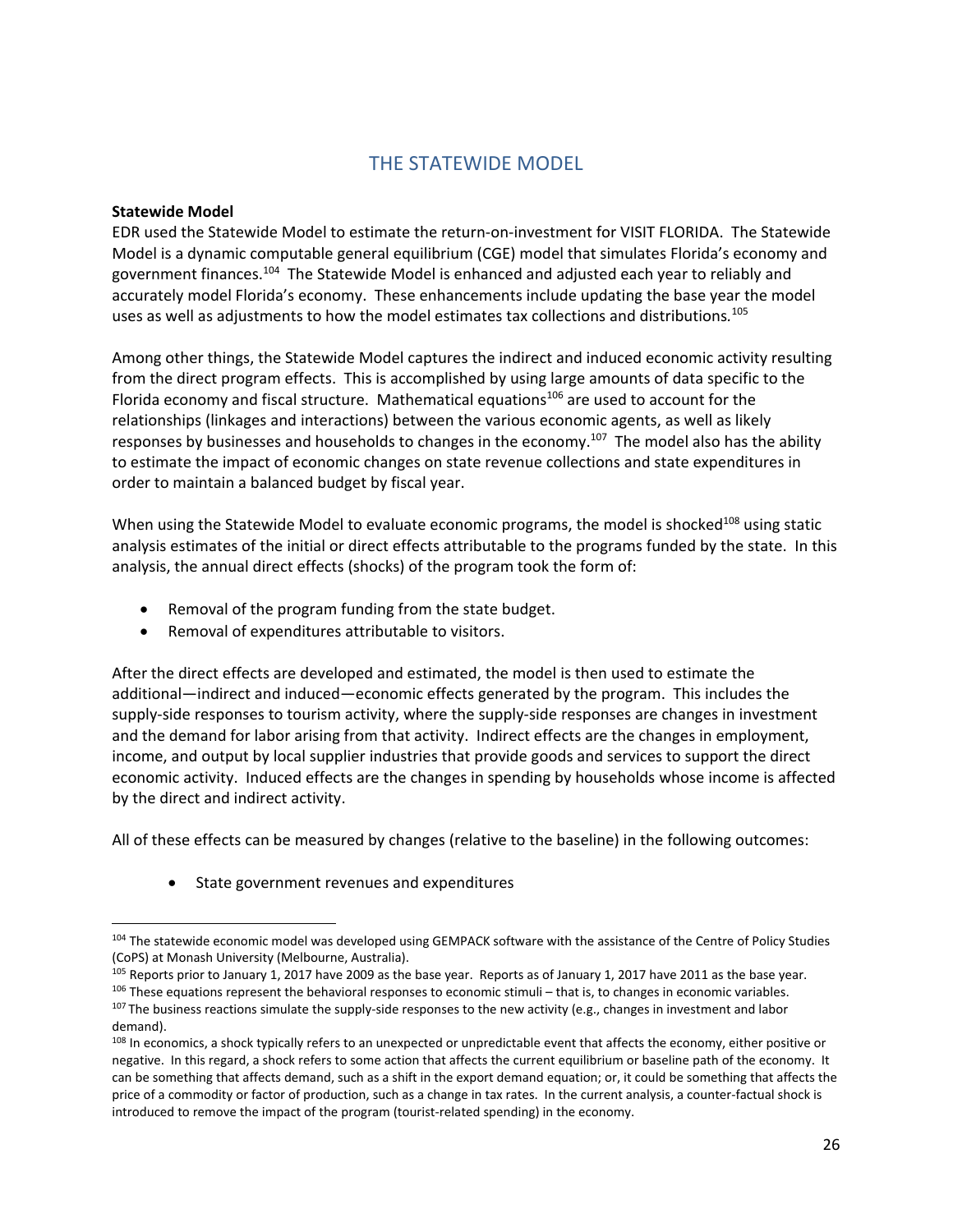- Jobs
- Personal income
- Florida Gross Domestic Product
- Gross output
- Household consumption
- Investment
- Population

EDR's calculation of the Return on Investment (ROI) used the model's estimate of net state revenues and expenditures. Other required measures for this report include the number of jobs created, the increase or decrease in personal income, and the impact on gross domestic product, all of which are included in the model results.

## **Treatment of Statutorily Required Private Matches**

Required matching funds from private entities were excluded from the state payments used in the Statewide Model. In the analysis, visitors were allocated as shares of total advertising dollars. The state share was then used to derive visitor expenditures. Since matching funds were included in total payments but excluded from state payments, visitors that would have been attributable to these dollars have been excluded from the ROI calculation.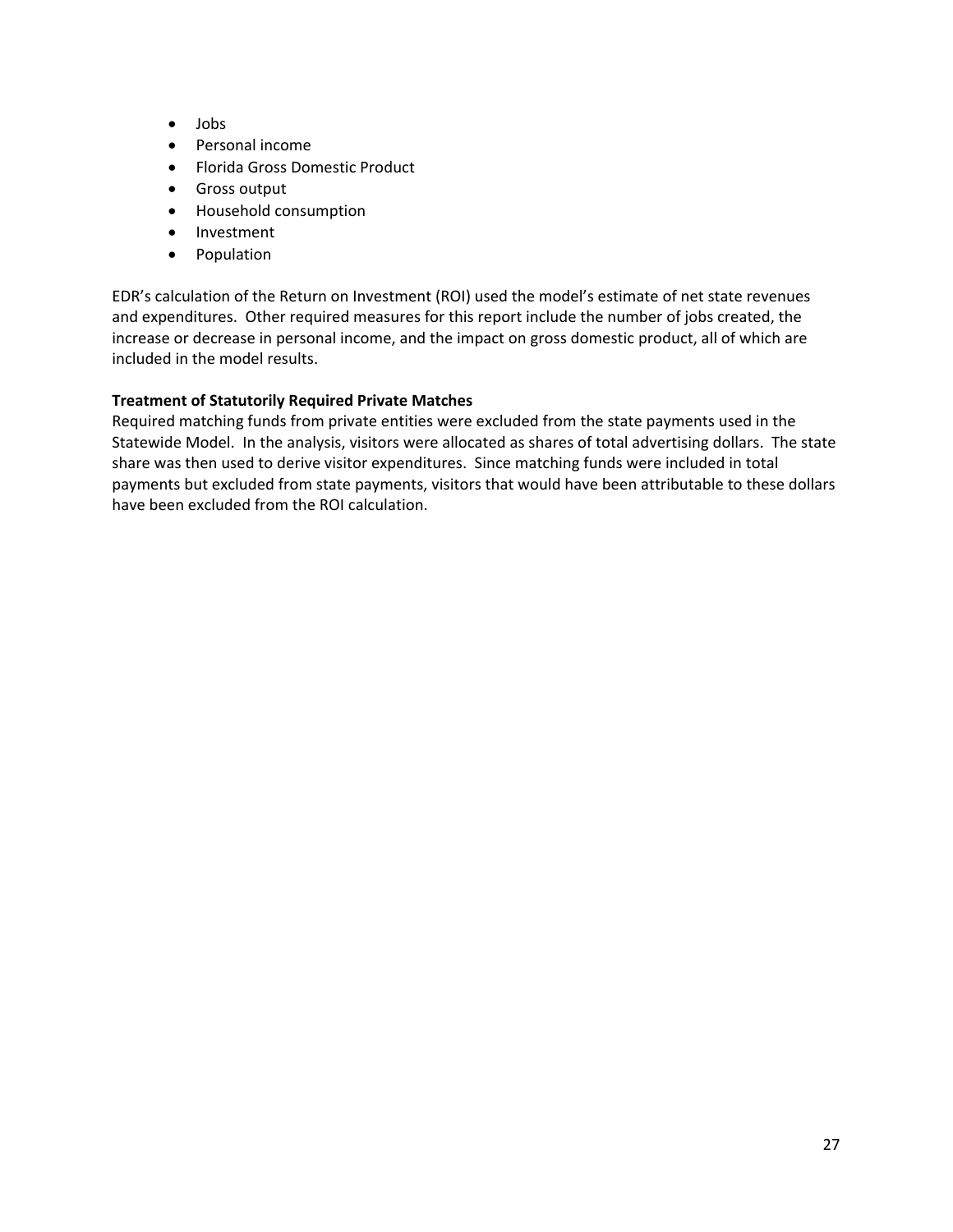# KEY ASSUMPTIONS IN THE MODEL

The following key assumptions are used in the Statewide Model to determine the outcomes of the programs under review. Some of the assumptions are used to resolve ambiguities in the literature, while others conform to the protocols and procedures adopted for the Statewide Model.

- 1. The analysis assumes all data provided by VISIT FLORIDA and other local and private entities was complete and accurate. The data was not independently audited or verified by EDR.
- 2. The analysis assumes that given the time span under review, applying discount rates would not prove material to the outcome.
- 3. The analysis assumes that any expenditure made for tourism promotion is a redirection from the general market basket of goods and services purchased by the state. Similarly, any revenue gains from increased business activities are fully spent by the state.
- 4. The analysis assumes the relevant geographic region is the whole state, not individual counties or regions. The model accounts and makes adjustments for the fact that industries within the state cannot supply all of the goods, services, capital, and labor needed to produce the state's output.
- 5. This analysis assumes that VISIT FLORIDA's grant program and welcome center promotions are not measurable by separate returns on investment. These dollars have been included as expenditures in the overall analysis of VISIT FLORIDA.
- 6. This analysis assumes that no specific value is attributed to the overall cohesiveness of the state's marketing strategies. Even though this value is not quantified, it is potentially offset by the assumption that all commercials and promotional activities are equally effective (see #10).
- 7. This analysis assumes that not all visitors to the state of Florida come as a result of marketing or advertising efforts and that other factors influence visitors' destination decisions.
- 8. This analysis assumes that while some visitors to the state come as a result of marketing efforts, not all marketing-influenced visitors to the state of Florida are attributable to VISIT FLORIDA's marketing efforts.
- 9. This analysis assumes that beach restoration and maintenance is essential to maintaining Florida's brand and that moneys spent on beach restoration functions as a form of marketing for the state. While other state investments may serve a similar purpose, they have not been separately addressed in this report since they fulfill multiple functions for both residents and tourists. Those expenditures would be needed for residents, regardless of tourists.
- 10. The analysis assumes that all advertising from all entities is equally effective.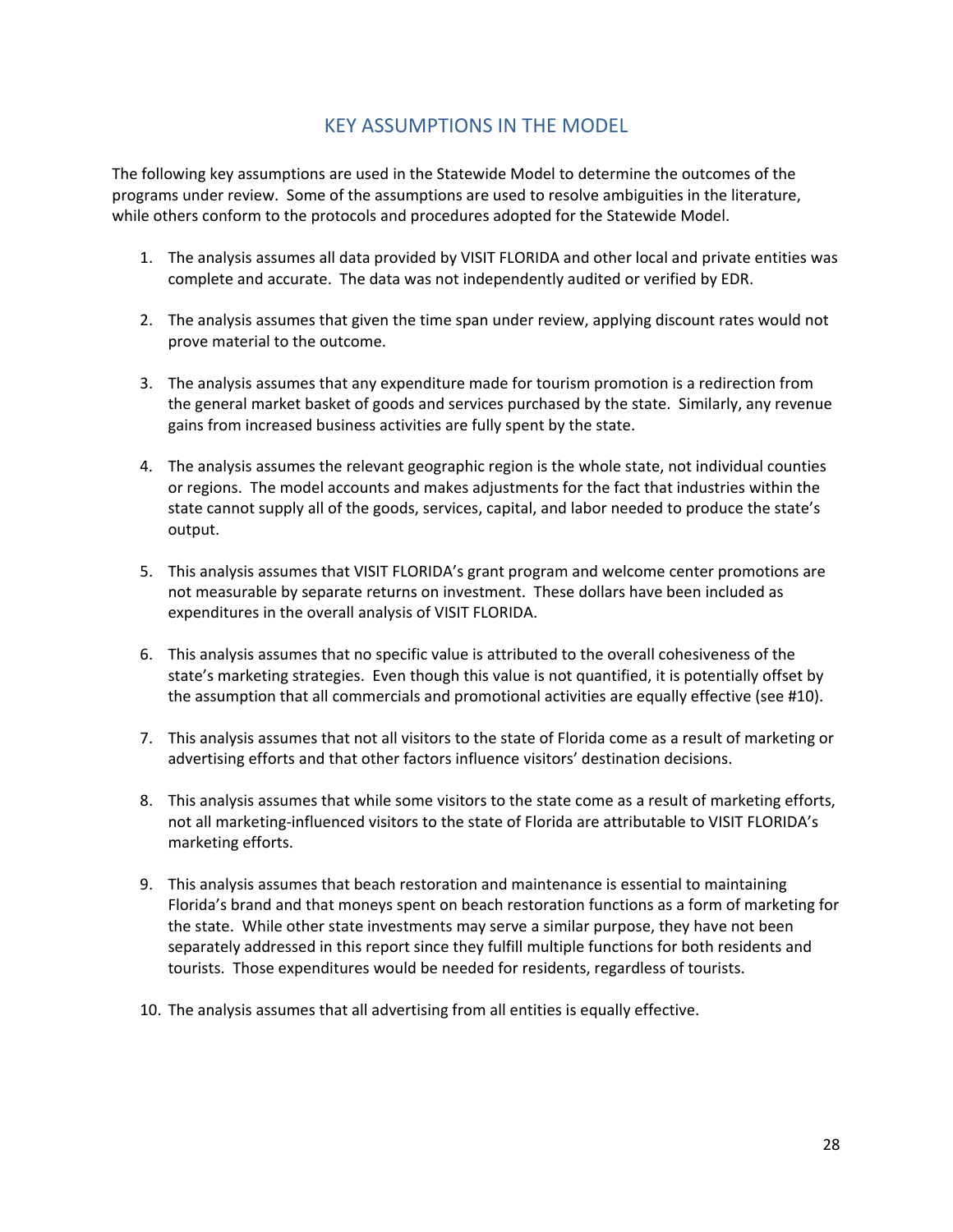# KEY TERMS IN THE MODEL

In the pages that follow, diagnostic tables describing the composition and statistics of the VISIT FLORIDA analysis precede the discussion. Key terms used in the tables are described below:

State Payments Used in Analysis – Represents the amount of state payments made to the program in each fiscal year.

Total Net State Revenues  $\zeta$  (M) – Represents the amount of new state revenue generated by the program in each fiscal year.

Personal Income (Nominal  $\frac{\xi(M)}{n}$  – Reflects income received by persons from all sources. It includes income received from participation in production as well as from government and business transfer payments. It is the sum of compensation of employees (received), supplements to wages and salaries, proprietors' income with inventory valuation adjustment (IVA) and capital consumption adjustment (CCAdj), rental income of persons with CCAdj, personal income receipts on assets, and personal current transfer receipts, less contributions for government social insurance.

Real Disposable Personal Income (Fixed 2019-20 \$(M)) – Reflects total after-tax income received by persons; it is the income available to persons for spending or saving.

Real Gross Domestic Product (Fixed 2019-20  $\frac{5}{1}$ ) – Measures the state's output; it is the sum of value added from all industries in the state. GDP by state is the state counterpart to the Nation's gross domestic product.

Consumption by Households and Government (Fixed 2019‐20 \$(M)) – Reflects the goods and services purchased by persons plus expenditures by governments consisting of compensation of general government employees, consumption of fixed capital (CFC), and intermediate purchases of goods and services less sales to other sectors and own-account production of structures and software. It excludes current transactions of government enterprises, interest paid or received by government, and subsidies.

Real Output (Fixed 2019-20  $\frac{5}{M}$ ) – Consists of sales, or receipts, and other operating income, plus commodity taxes and changes in inventories.

Total Employment (Jobs) – Provides estimates of the number of jobs, full time plus part time, by place of work. Full time and part time jobs are counted at equal weight. Employees, sole proprietors, and active partners are included, but unpaid family workers and volunteers are not included.

Population (Persons) – Reflects first of year estimates of people, including survivors from the previous year, births, special populations, and three types of migrants (economic, international, and retired).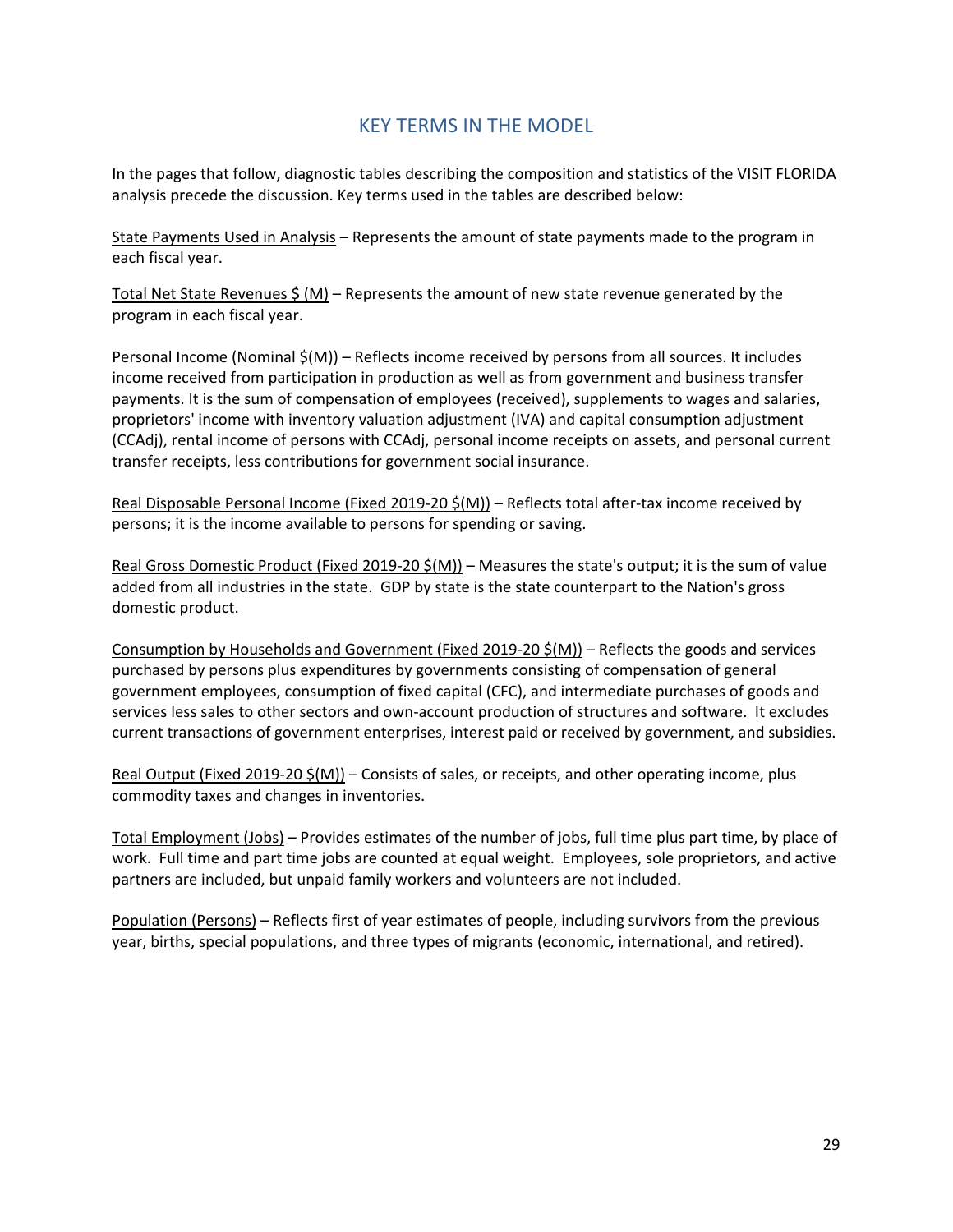| <b>Statewide Economic Model Impact Projections of VISIT FLORIDA</b> |               |        |        |        |        |  |  |  |  |
|---------------------------------------------------------------------|---------------|--------|--------|--------|--------|--|--|--|--|
|                                                                     |               | FY2016 | FY2017 | FY2018 | Total  |  |  |  |  |
| State Payments in the Window                                        | Nominal \$(M) | 76.00  | 76.00  | 75.99  | 227.99 |  |  |  |  |
| Total Net State Revenues                                            | Nominal \$(M) | 235.02 | 245.08 | 264.54 | 744.64 |  |  |  |  |
| Return-on-Investment by Year                                        |               | 3.09   | 3.22   | 3.48   |        |  |  |  |  |
| Return-on-Investment for the 3 year period                          |               |        |        |        | 3.27   |  |  |  |  |

## PROGRAM FINDINGS

|                     | FY2016  | FY2017  | FY2018  | Total    | Average<br>per Year |
|---------------------|---------|---------|---------|----------|---------------------|
| Nominal \$(M)       | 4,081.9 | 4,466.2 | 4,997.1 | 13,545.1 | 4,515.0             |
| Fixed 2019-20\$ (M) | 3,849.4 | 4,147.0 | 4,557.9 | 12,554.3 | 4,184.8             |
|                     |         |         |         |          |                     |
| Fixed 2019-20\$ (M) | 4,996.2 | 5,224.2 | 5,632.7 | 15,853.0 | 5,284.3             |
|                     |         |         |         |          |                     |
| Fixed 2019-20\$ (M) | 5,053.8 | 5,373.4 | 5,904.4 | 16,331.5 | 5,443.8             |
|                     |         |         |         |          |                     |
| Fixed 2019-20\$(M)  | 5,914.2 | 6,029.2 | 6,451.3 | 18,394.7 | 6,131.6             |
|                     |         |         |         |          |                     |

|                  |         | FY2016 | FY2017 | FY2018 | Minimum | Maximum | Average<br>per Year |
|------------------|---------|--------|--------|--------|---------|---------|---------------------|
| Total Employment | Jobs    | 29,899 | 24,316 | 21,935 | 21,935  |         | 29,899 25,383.3     |
|                  |         |        |        |        |         |         |                     |
| Population       | Persons |        | 5,008  | 9,392  |         | 9,392   | 4,800.0             |

During this review period, the VISIT FLORIDA ROI was 3.27. For every dollar spent on VISIT FLORIDA, the state of Florida received 3 dollars and 27 cents back in tax revenue. The VISIT FLORIDA program contributed approximately \$15.85 billion to Florida's real GDP, \$12.55 billion in real Disposable Personal Income, and \$744.64 million in state revenue. On average, there were over 25,000 additional jobs in the state each year due to VISIT FLORIDA marketing efforts.

The ROI benefited both from the aggregate amount of spending and the type of purchases made by tourists. Generally, tourists purchase products that are taxable at the state level. These products include purchases of lodging in hotels or other accommodations, meals in restaurants, and gifts at souvenir shops. Further, tourists rent cars, shop at local retail establishments, and visit local bars and nightclubs. Tourists also spend money to entertain themselves at Florida's theme parks, movie theaters, and sporting events. Most of these expenditures are taxable. Expenditures at establishments such as hotels, restaurants, and theme parks are subject to sales and use tax. Tourists who rent automobiles while in the state are subject to the rental car surcharge and the fuel tax. Of the increase in total state revenues of \$744.6 million, sales and use tax accounted for \$597.26 million or over two‐thirds of the increase.

Not only are the products generally taxable, but most of the production for these products is sourced locally. This means that money spent in the Florida economy generally stays in the economy. There is little lost from the state's economy to cover the costs of intermediate inputs which need to be purchased from outside of the region.